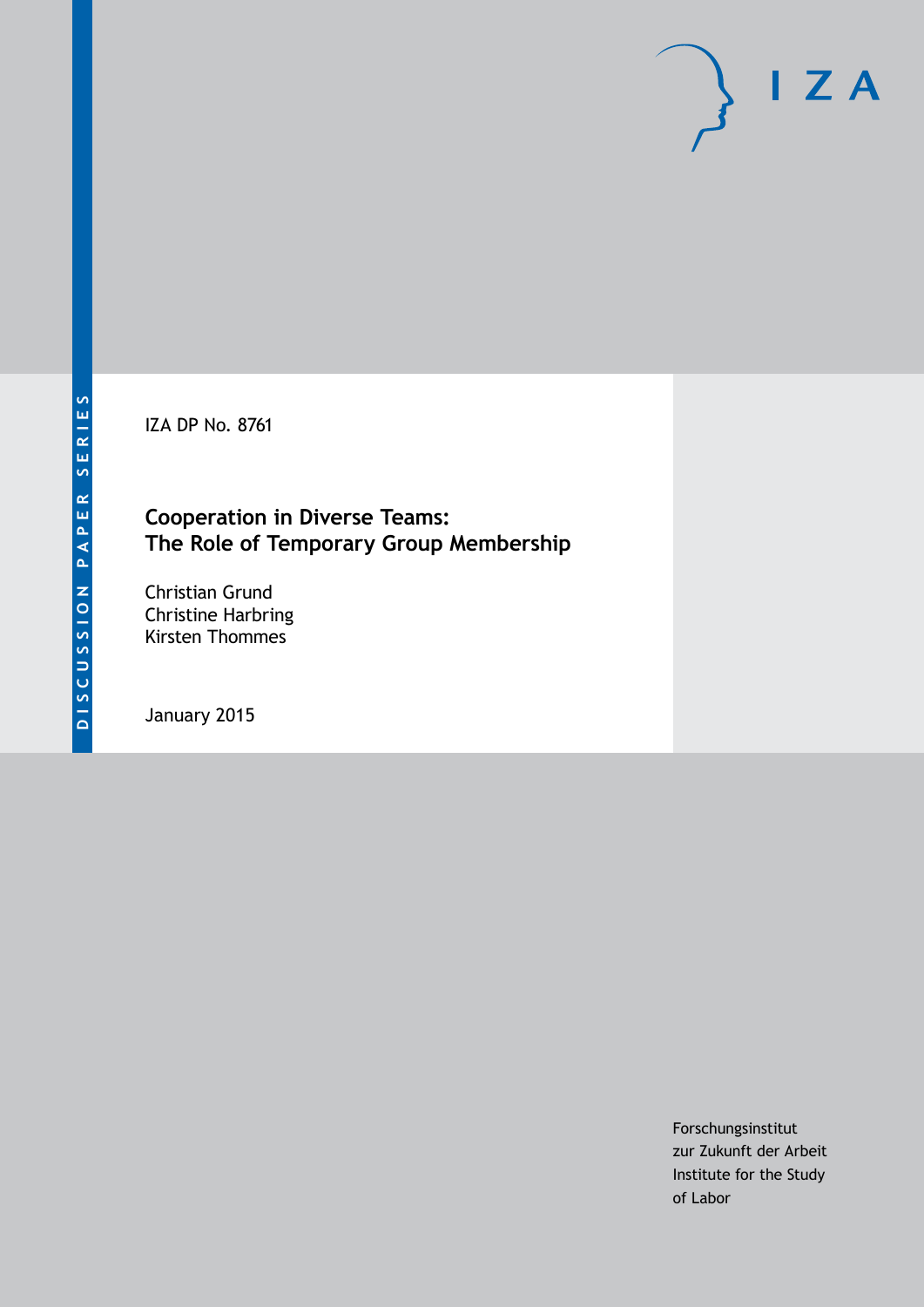# **Cooperation in Diverse Teams: The Role of Temporary Group Membership**

# **Christian Grund**

*RWTH Aachen University and IZA*

# **Christine Harbring**

*RWTH Aachen University and IZA*

# **Kirsten Thommes**

*RWTH Aachen University*

Discussion Paper No. 8761 January 2015

IZA

P.O. Box 7240 53072 Bonn **Germany** 

Phone: +49-228-3894-0 Fax: +49-228-3894-180 E-mail: [iza@iza.org](mailto:iza@iza.org)

Any opinions expressed here are those of the author(s) and not those of IZA. Research published in this series may include views on policy, but the institute itself takes no institutional policy positions. The IZA research network is committed to the IZA Guiding Principles of Research Integrity.

The Institute for the Study of Labor (IZA) in Bonn is a local and virtual international research center and a place of communication between science, politics and business. IZA is an independent nonprofit organization supported by Deutsche Post Foundation. The center is associated with the University of Bonn and offers a stimulating research environment through its international network, workshops and conferences, data service, project support, research visits and doctoral program. IZA engages in (i) original and internationally competitive research in all fields of labor economics, (ii) development of policy concepts, and (iii) dissemination of research results and concepts to the interested public.

IZA Discussion Papers often represent preliminary work and are circulated to encourage discussion. Citation of such a paper should account for its provisional character. A revised version may be available directly from the author.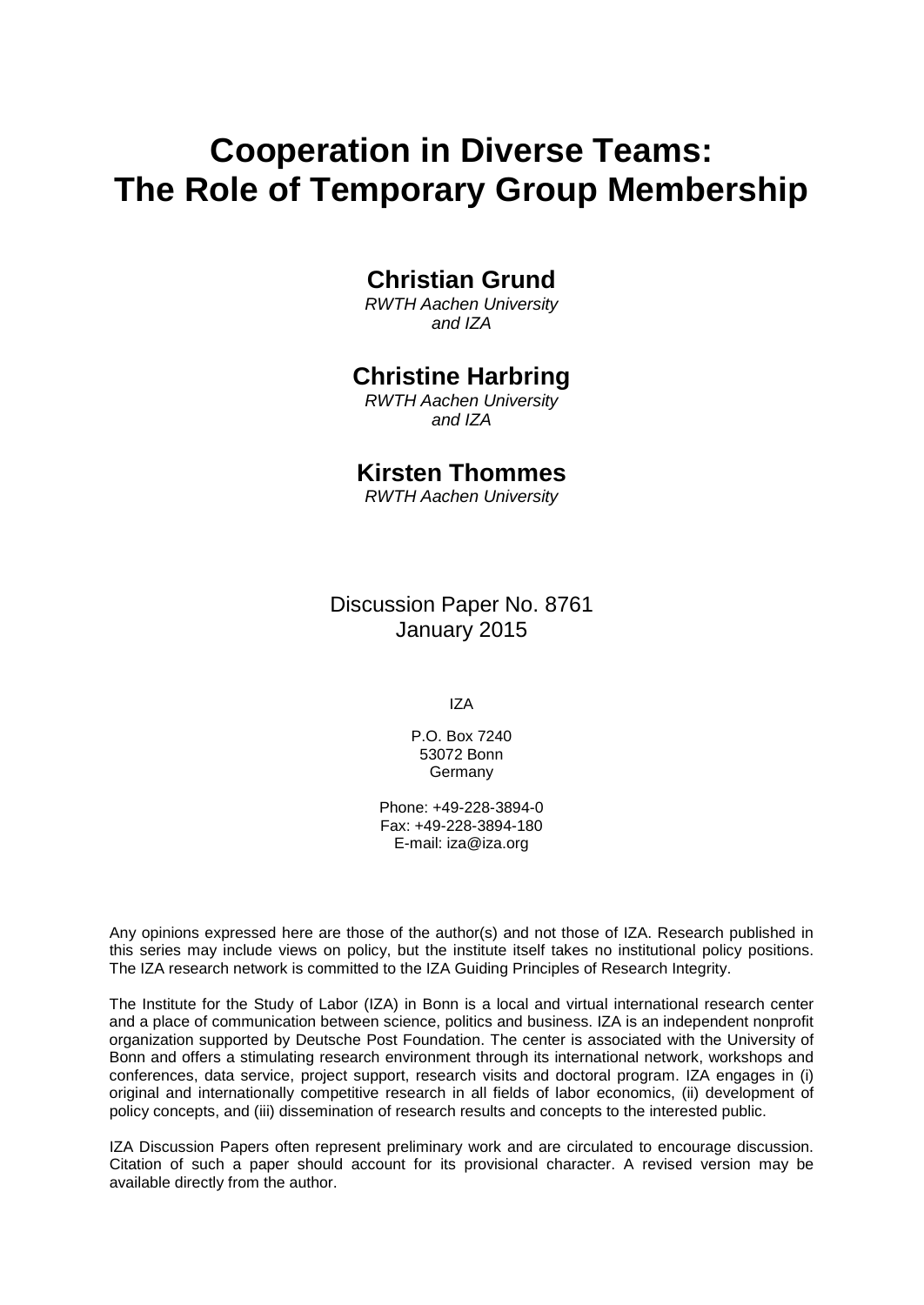IZA Discussion Paper No. 8761 January 2015

# **ABSTRACT**

# **Cooperation in Diverse Teams: The Role of Temporary Group Membership**

In organizations, some team members are assigned to a team for a predefined short period of time, e.g., as they have a temporary contract, while others are permanent members of the same team. In a laboratory experiment we analyze the cooperation levels resulting from diverse teams, where some team members remain with a team and others are switching teams. Our results reveal that teams consisting partly of members with temporary membership display a lower productivity compared to teams of permanent team members only. First, temporary team members cooperate less than permanent team members. Second, individual effort decisions increase with the number of team mates who are of the same type. This second effect holds for both temps and permanents. We argue that social identity is affected by team composition and the individuals' role in a team.

JEL Classification: C9, M5

Keywords: cooperation, economic experiment, public good, team

Corresponding author:

Christian Grund RWTH Aachen University Chair of Human Resource Management and Personnel Economics Templergraben 64 D-52056 Aachen Germany E-mail: [christian.grund@rwth-aachen.de](mailto:christian.grund@rwth-aachen.de)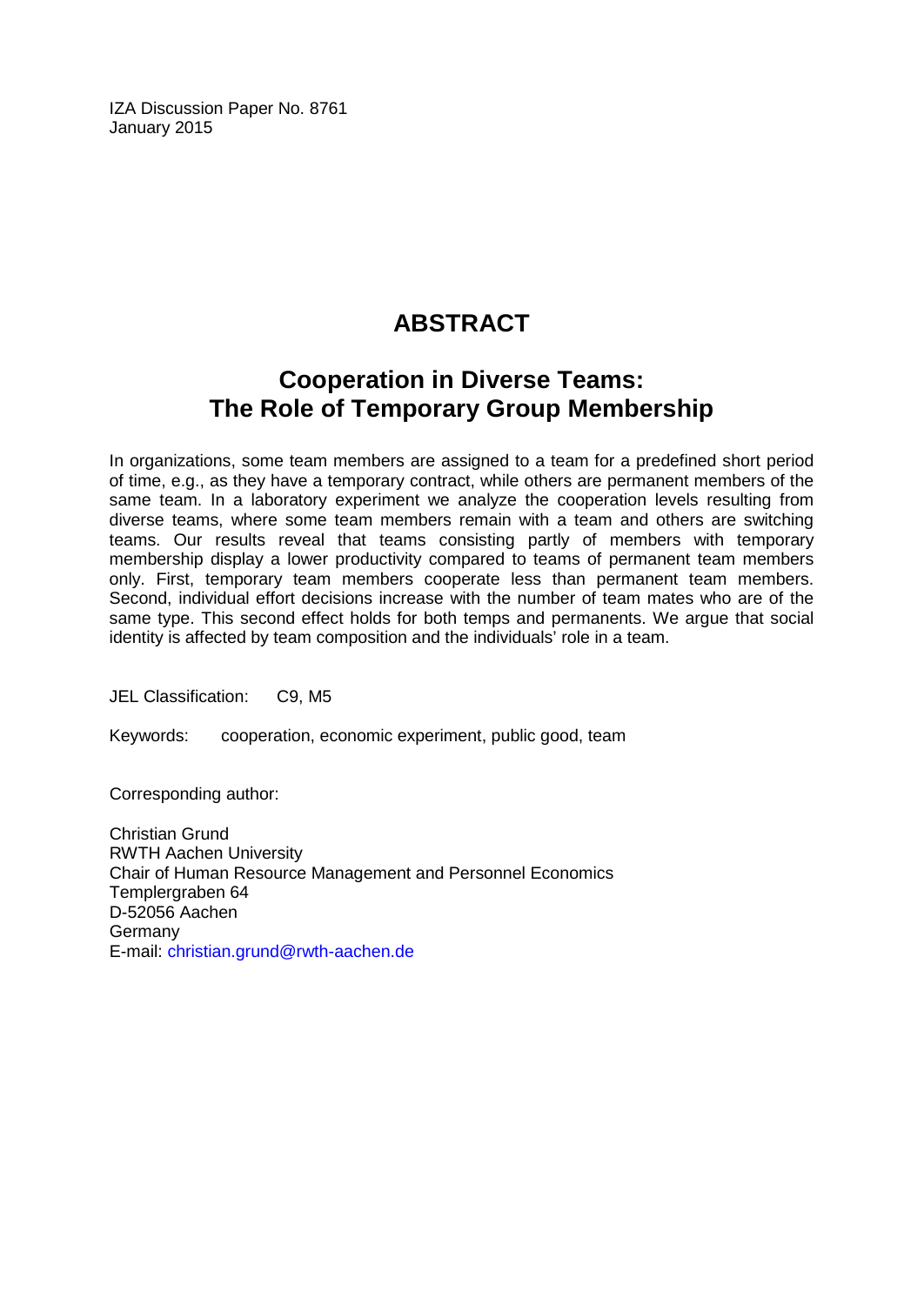# **Cooperation in Diverse Teams: The Role of Temporary Group Membership**

### **1. Introduction**

Modern organizations rely strongly on effective cooperation within teams of individual employees. In a nutshell, the strategic situation of cooperation within teams can be well captured by a social dilemma which is characterized by individuals whose self-interest is at odds with the group's interest, and which results in cooperation levels that are inefficiently low (e.g. Andreoni 1988). Due to the fundamental importance of cooperation in teams – or social dilemmas in general – there is a vast experimental literature on particular levers of cooperation in groups (e.g. Isaac et al. 1994, Kagel and Roth 1995, Fehr and Gächter 2000, Andreoni et al. 2003, Fischbacher and Gächter 2010, Dufwenberg et al. 2011, Böhm and Rockenbach 2013).

In organizational reality, individuals in a team are always diverse to some extent. While diversity of teams has been subject to several interesting recent studies and reviews (e.g. Cummings 2004; Boone and Hendriks 2009, Homan et al. 2008, Kavadias and Sommer 2009; Hoogendoorn et al. 2013; Niederle et al. 2013, see for a review Joshi and Roh 2009) one facet of diversity has been neglected so far. Teams in organizations are often composed of individuals of different durations of group membership. Some team members are permanent members and stay within a work team for an undefined or longer period of time; thus, there is some repeated interaction among team members. In contrast, other members are assigned to a team for a predefined short period and will only shortly interact with others. We refer to this dimension as *diversity in team membership*.

<span id="page-3-0"></span>One pervasive and ongoing example for temporary group membership in organizations is the deployment of temporary employees. The share of temporary employees in the EU has remained constant at a high level of about 14% in the past 20 years and even in the US, the share is about 7% despite the labor-at-will clause in most US federal states (OECD 2014; Dertouzos and Karoly 1992). Firms may use temporary contracts as screening devices or due to labor cost or flexibility reasons (Kalleberg 2000). In general, all project teams including members who are supposed to contribute to the team only temporarily and members who are permanently part of the team are diverse teams with respect to group membership, e.g., project teams being shortly supported by experts (who may come from within the organization like a technical expert or from an external company like a consultancy). Moreover, job rotation has been implemented as a work practice in many firms and may result in teams in which some members do not necessarily repeatedly interact.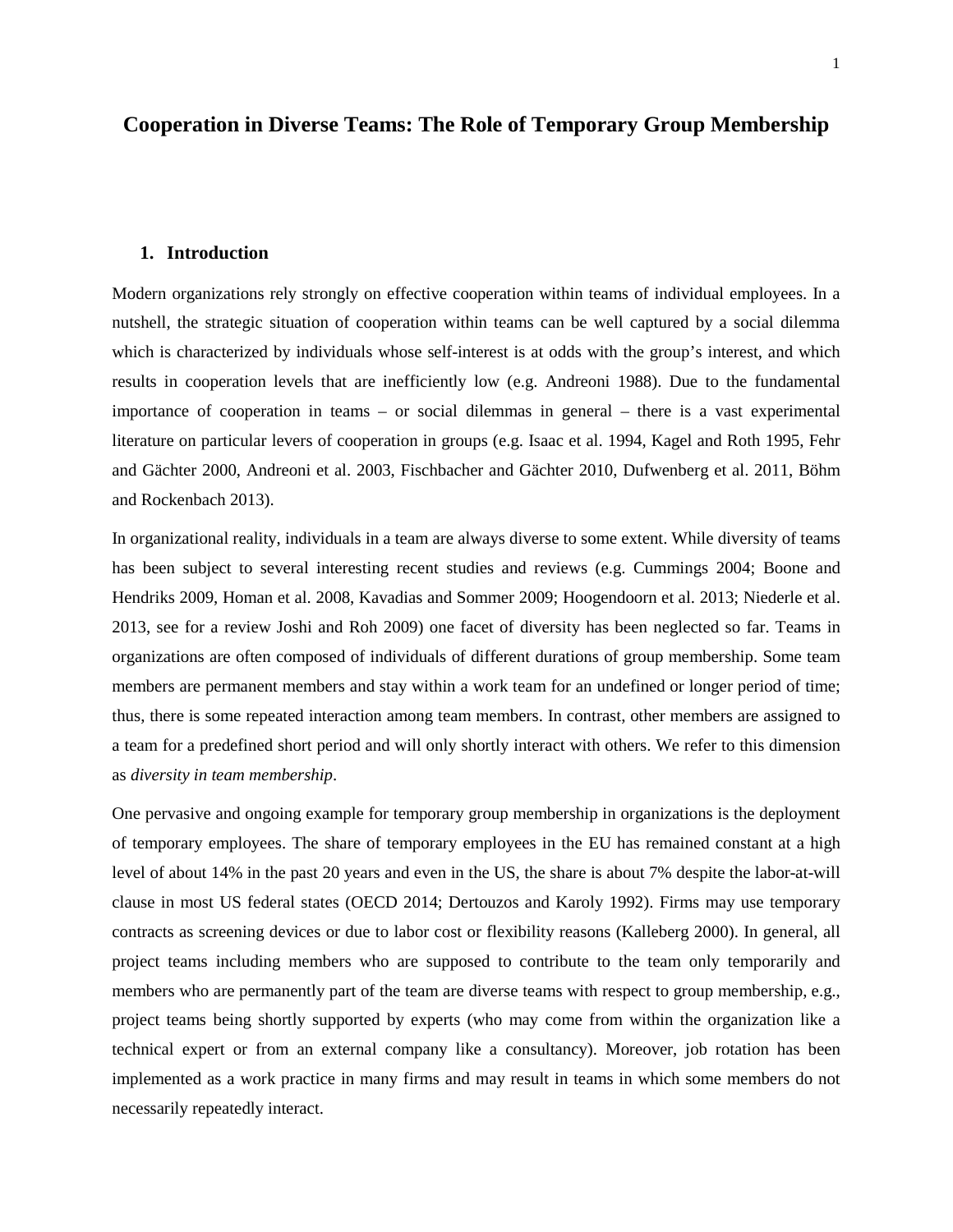Therefore, managers nowadays are often confronted with the challenge of composing teams of individuals who are temporary or permanent group members. Then, the question arises as to whether there are negative effects of temporary membership in teams. One may assume that individuals interacting only once in a social dilemma will cooperate less than individuals who repeatedly interact with the same subjects in a group, e.g., because direct reciprocity is more likely to evolve in a repeated partner situation.

Our paper aims to provide a thorough analysis of the impact of temporary and permanent group membership on cooperation in a team setting. Particularly, we focus on team diversity by comparing teams consisting of different ratios of permanent to temporary members with homogeneous groups of permanent or temporary members only. To the best of our knowledge, there has been virtually no research undertaken on the performance of diverse teams consisting of permanent and temporary employees. This is true for both the experimental and the field data strand of the literature.

We deliberately address this question experimentally, as we can vary team diversity with respect to duration of group membership *ceteris paribus* in a controlled environment. In organizational reality, disentangling the effects of pure willingness to cooperate with other individuals from productivity efforts stemming from other motives, e.g. a temporary employees hoping for an unlimited contract, is hardly feasible. Here, we may focus on the pure cooperation effect in settings where only the length of group membership, i.e., the frequency of interaction, is varied. We conduct a laboratory experiment and model a team situation by implementing the classic public good game according to Fehr and Gächter (2000).

Our main results are the following: We confirm the findings of Fehr and Gächter (2000) by showing that cooperation within teams consisting of permanent employees only is higher than in groups of temporary agents only. The contribution of temporary employees is also lower than that of permanent employees in diverse teams consisting of both temporary and permanent agents. Cooperation increases with the number of team members who are of the same type. Interestingly, a large portion of individuals who show an initial tendency to cooperate in a pre-test act like freeriders when assigned to a temporary position within a diverse team. This is particularly true, when the agent is the only one with a temporary team member.

The remainder of our contribution is organized as follows: We give a short overview of the related literature in in section 2, and we present the experimental design and procedure of our treatments in section 3. Results are presented in section 4. Section 5 concludes.

### **2. Related Literature**

Gaining a better understanding of the effects of team membership diversity is essential as diversity in temporal group membership is common practice but not fully comprehended yet. This is true for both the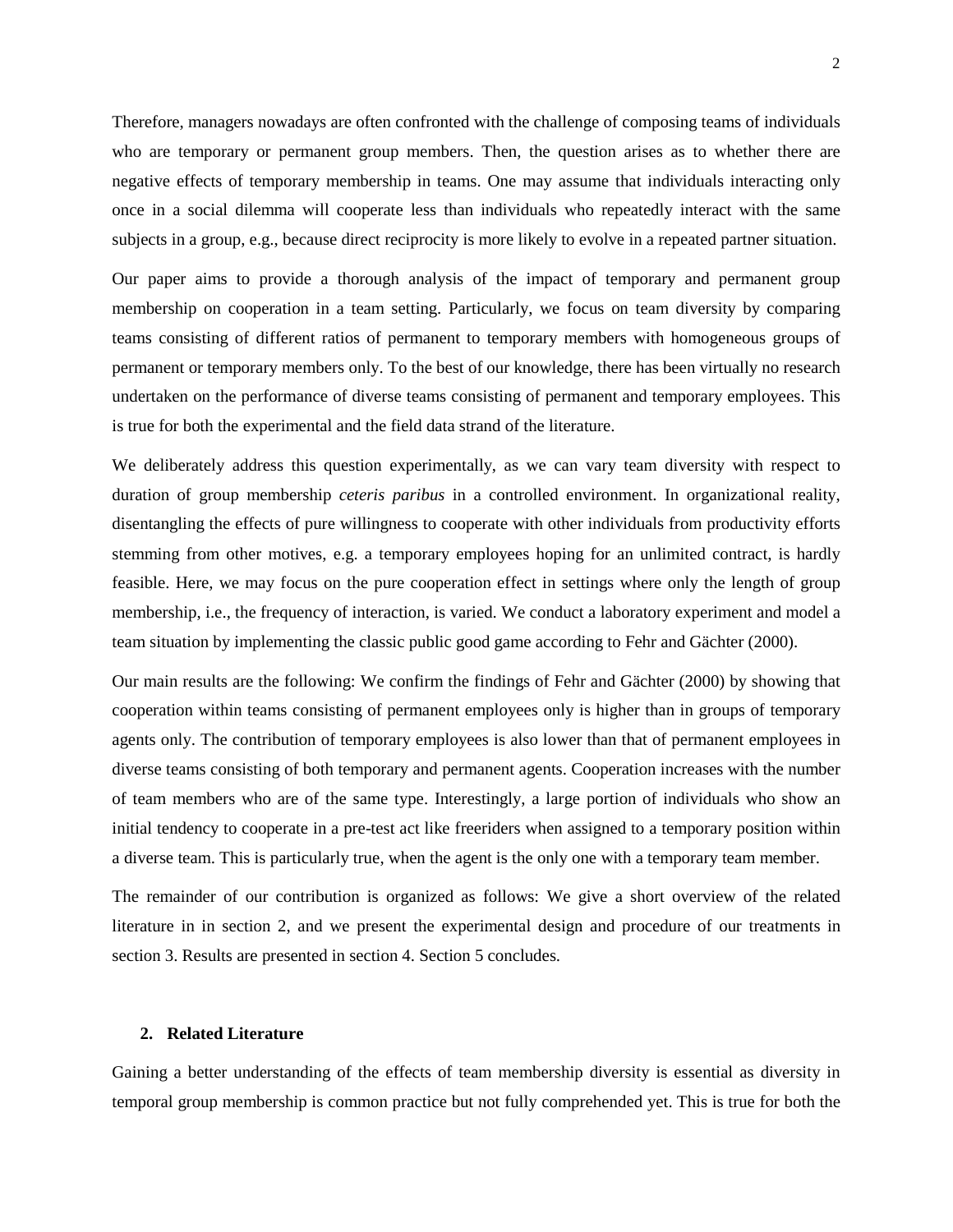experimental and the field data strand of the literature. While there are findings from economic experiments on other diversity dimensions, such as heterogeneity in endowments (e.g. Chan et al. 1999, Cherry et al. 2005), returns (Montmarquette et al. 2004, Fischbacher et al. 2012), or player behavior in pre-tests (e.g. Burlando and Guala 2005; Fischbacher and Gächter 2006) are relatively well understood, diversity in terms of the duration of the employment contract has not yet been researched. Economic experiments on the duration of team membership has so far been limited to comparisons between teams consisting of either all temporary or all permanent members (stranger and partner setting, respectively) and have shown rather mixed results: While some researchers (e.g. Croson 1996, Sonnemans et al. 1999, Fehr and Gächter 2000, Keser and Van Winden 2000) do find that contributions in partner settings are significantly higher than those in stranger settings, other researchers encounter divergent results. In some experiments, stranger groups cooperated more than partner groups did (e.g. Andreoni 1988, Palfrey and Prisbrey 1996); contributions in both settings were almost equally high (Weimann 1994) or seemed to depend on the location and regional characteristics (Burlando and Hey 1997, Brandts et al. 2004). With respect to diversity in contracts, some experimental researchers analyze gift-exchange experiments between agents and principals if the agents are heterogeneous (e.g. Ohana 2011, Angelova et al. 2012): In their settings, agents do not have to cooperate with each other, but the exchange relation with the principal is analyzed. Angelova et al. (2012) find that principals discriminiate between agents with longand short-term contracts by offering higher wages to the long-term agents and short-term employees react to that discrimination by choosing lower effort levels. We are not aware of any experimental research on the intra-team dynamics of diversity in team membership.

The same observation holds true for applications such as temporary employment, job rotation or project teams. Field data with respect to temporary employment has been analyzed on every level but the team level: On an economy level, temporary work is sometimes presented as a way of increasing labor market flexibility (Bentolila and Bertola 1990, Bentolila and Saint Paul 1994, and Booth 1997), while other researchers suspect temporary jobs of increasing overall unemployment in an economy (Alonso-Borrego et al. 2004). With respect to firm-performance, findings are also conflicting: One the one hand, researchers find that temporary jobs are less costly than lay-offs (Goux et al. 2001) and increase innovativeness of a firm (Arvanitis 2005). On the other hand, other researchers find a negative relation between temporary work and overall firm performance (Boeri and Garibaldi 2007, Michie and Sheehan-Quinn 2001). On the individual level, research shows that temporary jobs can serve as a stepping stone towards regular employment (Heinrich et al. 2005). However, other research stresses that temporary employees have to bear negative consequences, such as lower wages, less training, and a greater likelihood of unemployment (De Cuyper et al. 2008, Gagliarducci 2005, de la Rica 2004, Booth and Francesconi 2002).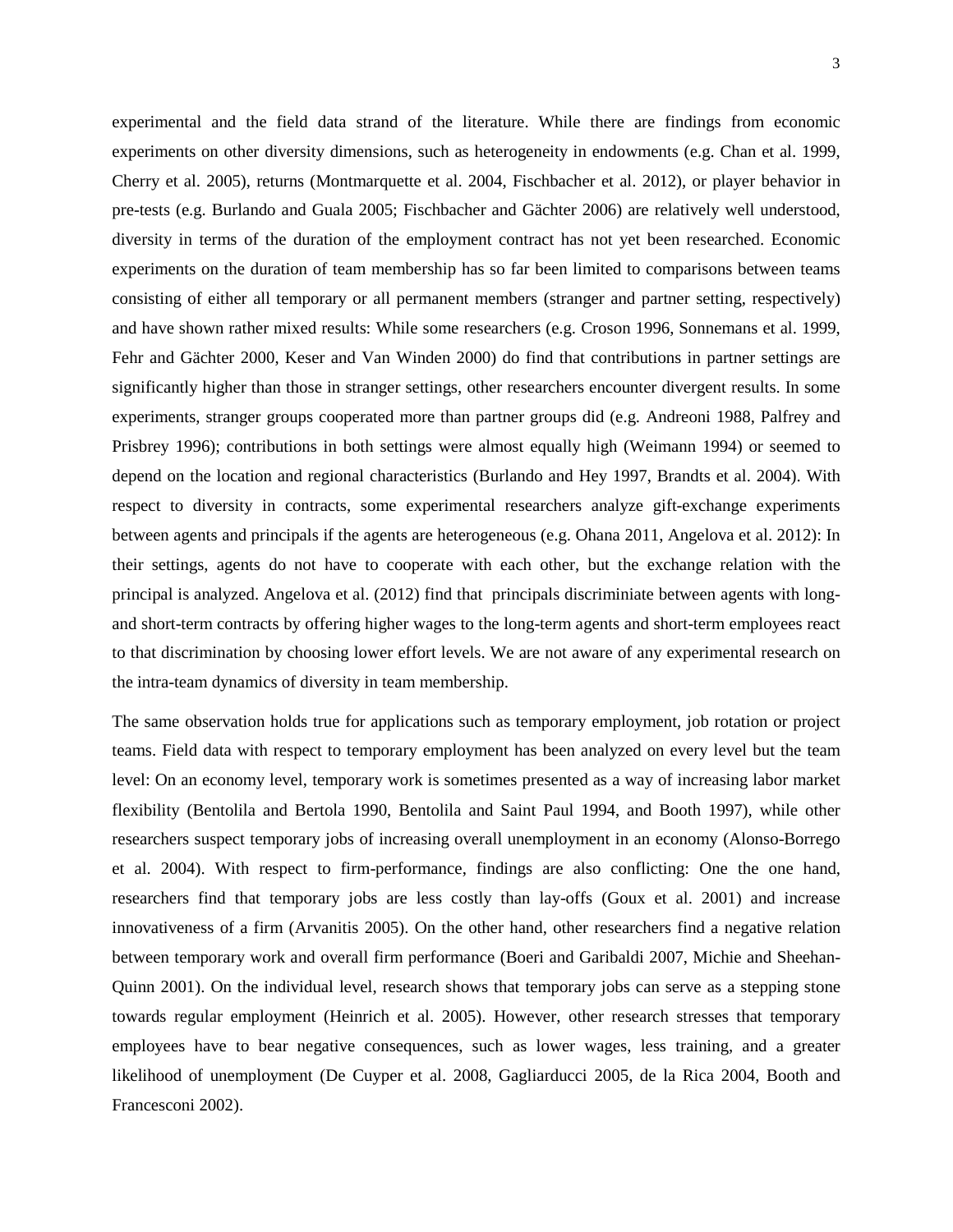The missing link between the layers of individual, firm, and economy levels until now has been that of the team level. This observation holds not only true for temporary employment, but also for job rotation: While individual and organizational outcomes of job rotation are subject to recent research (e.g. Ortega 2001, Eriksson and Ortega 2006), there is no research on the team level outcomes to the best of our knowledge. With respect to temporary project teams, most research focuses on the team level, but diversity in team membership is not taken into account, i.e. all agents are assumend to be temporary or permanent within a project team (e.g. Saunders and Ahuja 2006, Bakker 2010).

Although past research recognizes that the co-employment of temporary and permanent agents in one team affects not only the temporary but also the permanent agents' satisfaction (e.g. Wuchty et al. 2007, Bartel et al. 2007, Bloom and van Reenen 2007), the productivity effects of team diversity in terms of varying temporal group membership have not been systematically analyzed yet. A lack of evidence from field data may have been caused by the fact that decisions about team formation in firms are highly endogenous, so that clear causal effects for cooperation or productivity cannot be derived. We address this problem with our experimental design by trying exogenious team formation of temporary and permanent team members.

## **3. Experimental Design and Procedure**

Our paper tests the effects on cooperation of team composition with regard to variations in the number of permanent and temporary employees. We aim to explore the effects of diverse teams on cooperation and their causes by conducting adapted versions of the public good game of Fehr and Gächter (2000). In this experimental design, subjects form teams consisting of four players each. We model the team situation as a classical social dilemma game, i.e., a public good problem. Each subject has to individually decide how much of her 20 ECU endowment she wants to invest into the public good project and how much she wants to put aside into her private account. Investments into the public good project are multiplied by 1.6, and the resulting amount is equally re-distributed to each of the four subjects in the team, so that the marginal per capita return is 0.4. Savings to the private account remain stable in value and are paid out only to the subject to whom the private account belongs. In such a setting, the degree of cooperation in a team directly determines its productivity. In the initial paper, Fehr and Gächter (2000) compare the contributions to the public good of randomly matched and re-matched groups (stranger-design) to the contributions of stable teams, which remain constant in composition over time (partner-design). However, to the best of our knowledge, this game has never been applied to mixed teams with regard to varying temporal group membership before.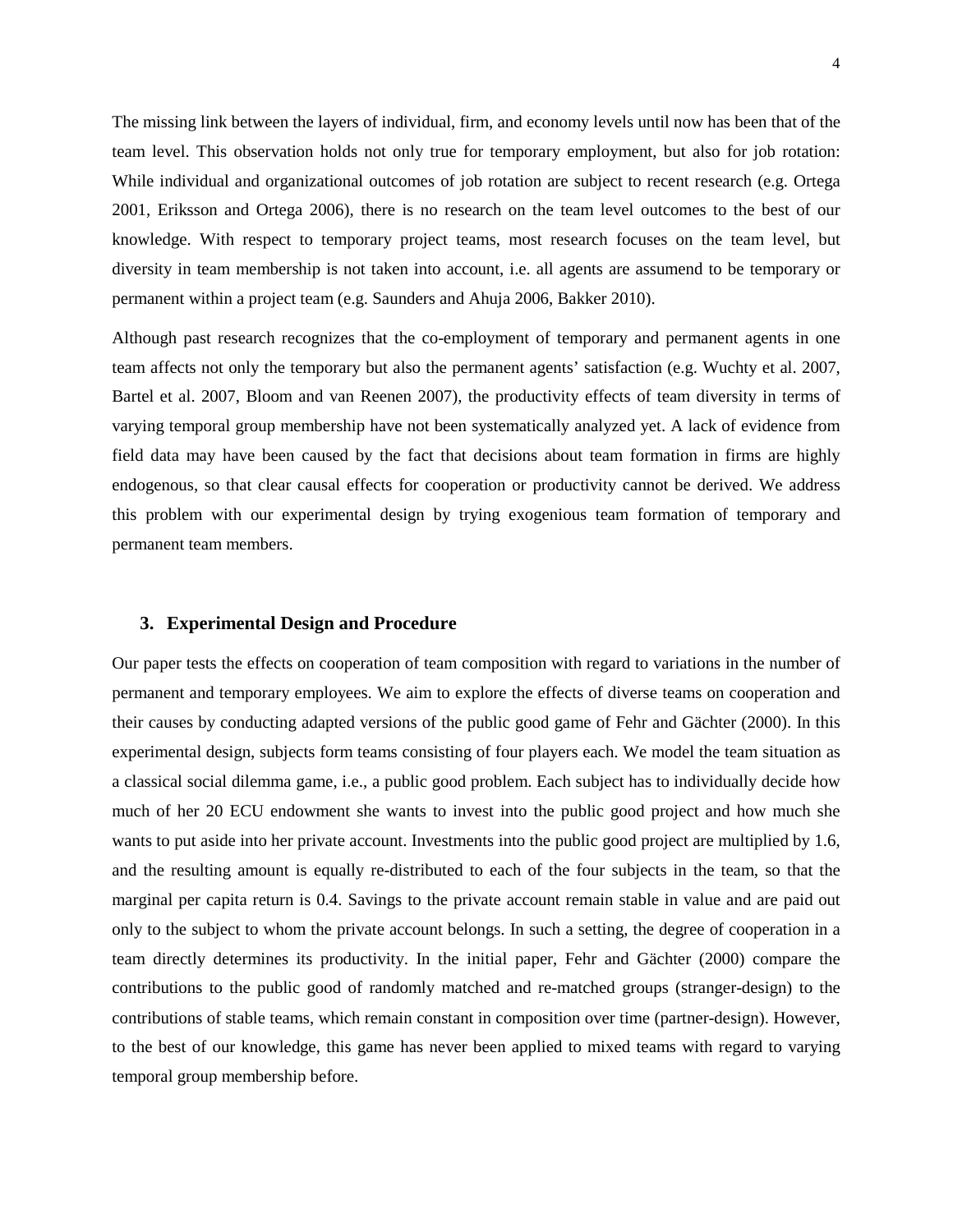In the permanent employees' setting (PPPP), all team members work together during the 10 rounds of the experiment (partner-design). In the temporary employees setting (TTTT), all individuals are re-allocated to new group members after each round (stranger-design). We further introduce two treatments with blended teams: In one setting, one team member is re-allocated randomly to a new group after each round, while three team members remain together in a group (PPPT). In the other setting, two team members switch to other teams after each round, while the other two team members remain permanently in the team (PPTT). Participants are informed about their type of group membership before the experiments started.

In order to understand how different behaviouralal types of players behave in our experiment, we asked participants to make decisions in an additional public good game before our actual experiment started In this task, each individual was randomly assigned to a group and was asked to make a one-shot public good decision, as described above. Each individual had to make different sets of decisions: an unconditional and a conditional one. The unconditional decision meant making a contribution to the public good without conditioning it to others' decisions. In the conditional decision, individuals were asked about their contributions conditional to the mean of the other three players' contribution. All possible integer mean contributions from 0 to 20 were given to each individual. We refer to this first set of decisions before our main experiment as the *pre-test* in this contribution. Using the "strategy-method" (Selten 1967) allows us to reveal different behavioural types of individuals, such as freeriders (who contribute nothing independently of the mean contribution of their team mates) and conditional cooperaters (who contribute a positive amount which increases in dependence of the other team mates' average contributions, e.g. Fischbacher et al. 2001, Kocher et al. 2007).

All sessions took place between October 2013 and July 2014 at the AIXperiments laboratory located in RWTH Aachen University, Germany. Subjects were students at RWTH Aachen, who had been recruited with "ORSEE" (Greiner 2004). The experiments were programmed with "z-Tree" (Fischbacher 2007). Each subject participated in only one of the treatments. Subjects were randomly assigned to teams and also randomly assigned to be either a permanent or a temporary team member (where applicable). Permanent members remained with the team for the whole experiment, whereas temporary ones switched teams after each round. They all received written instructions, and some test-questions had to be answered correctly before the experiment could start<sup>[1](#page-3-0)</sup>. Before any decision was made, participants were informed about their type for the first ten rounds (permanent or temporary) and also their group composition (PPPP, PPPT, PPTT or TTTT). It was not possible for team members to communicate with each other.<sup>[2](#page-7-0)</sup> After

<span id="page-7-0"></span>

<span id="page-7-1"></span><sup>&</sup>lt;sup>1</sup> See APPENDIX B for translated instructions (the original instructions were given in German). <sup>2</sup> See Brosig (2002) and Brosig et al. (2003) for the impact of communication on cooperation in public good games.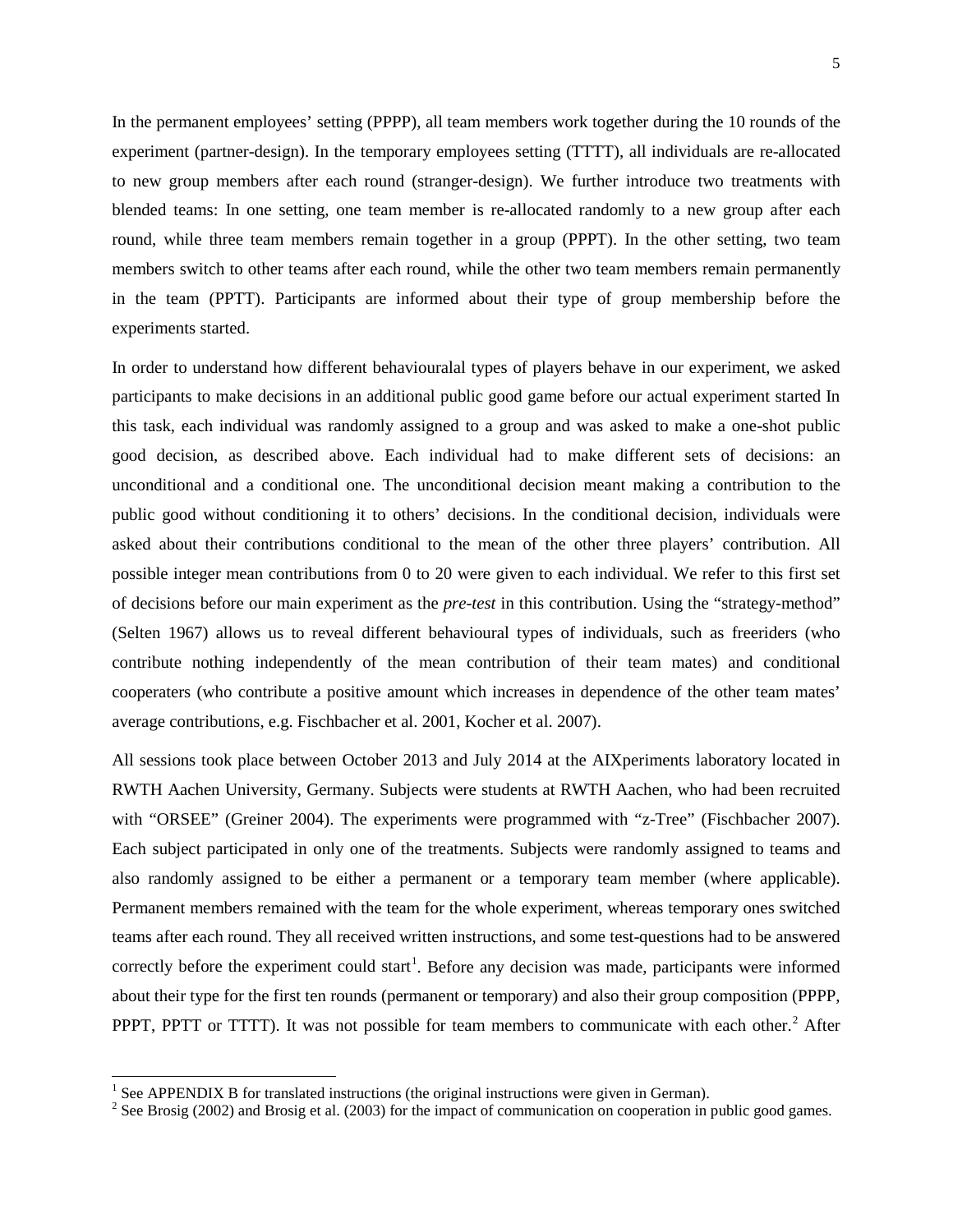each round, all participants were informed of their private income resulting from the transfers to their private account as well as from the pay-off from the public good project. Additionally to the experimental design described above, all participants were asked for their beliefs about each of their team members' contributions in each round. This guess was incentivized, e.g. correct guesses were rewarded with a small amount of money. The instructions provided information on all ten rounds of the experiment.

In total, 336 students from various disciplines participated in the experiment and made their decision about the public good contribution in 10 consecutive rounds. 112 participants were assigned to the PPPP treatment, 112 participants were assigned to the PPPT treatment. 56 individuals participated in the PPTT and the TTTT treatments respectively.<sup>[3](#page-7-1)</sup> We are therefore able to examine 3,360 individual decisions and as many beliefs about others' contributions. One session lasted for about 1.5 hours, and subjects earned about 12.64 Euros on average based on their own and their group members' decisions in addition to a show-up fee of 3 Euros. To avoid wealth effects, one round was randomly chosen to be relevant for the pay-off. Subjects were paid anonymously after the experiment.

# **4. Findings**

### *4.1. Cooperation across treatments*

In order to assess the effects on cooperation of temporary employees in a team, we compare the contributions in teams of permanent team members only (PPPP) with those of teams that included one temporary team member (PPPT), or two temporary team members (PPTT), or consisting of temporary members only (TTTT) in a between-subjects design. Figure 1 illustrates the development of mean individual contributions of team members by treatment and round, revealing that contributions decrease evenly across treatments. Also, teams with at least one temporary agent contribute on average less over the whole ten rounds.

<span id="page-8-0"></span><sup>&</sup>lt;sup>3</sup> The whole experiment consisted out of two more tasks which were conducted after this experiment and cause the unequal number of participants in the treatments. The additional tasks were conducted to answer an only loosely related research question on changes in team formation. As the additional tasks were conducted after the experimental parts we rely on in this paper, interference from the additional tasks is impossible as instructions about the later tasks were given after the ten rounds of the experiment analyzed here.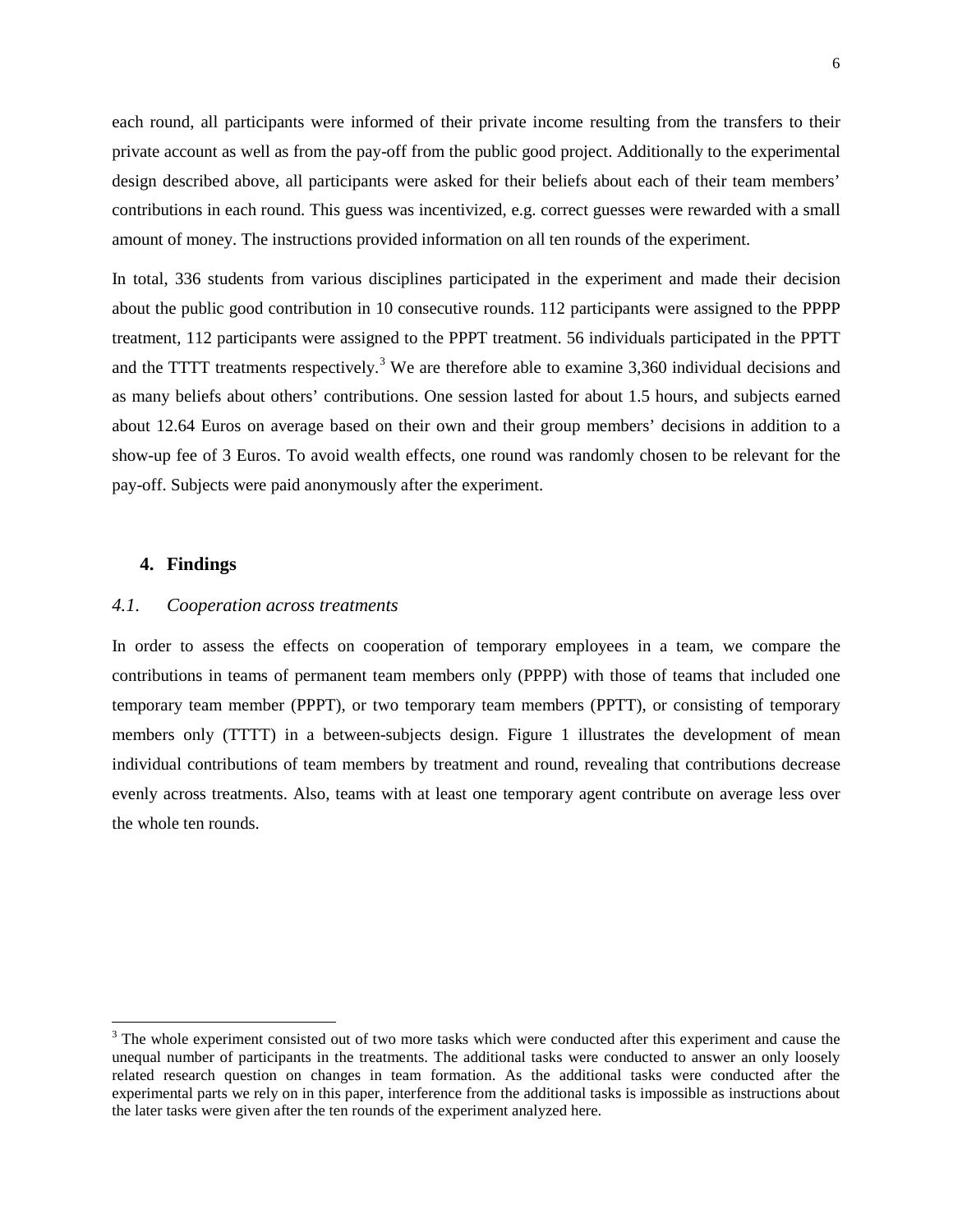

**Figure 1: Mean contribution over rounds in homogeneous and heterogeneous teams**

Individuals cooperating in teams consisting of four permanent agents contribute 5.96 on average to the common project, while individuals in PPPT contribute significantly less (mean contribution: 4.68,  $p<0.001$ .<sup>[4](#page-8-0)</sup> In the PPTT treatment, individuals contribute 3.97 on average, which is even less than those in PPPT (p=0.072). Individuals in the TTTT treatment contribute significantly less (mean contribution: 4.23, p<0.001) than in the PPPP treatment. However, contributions in TTTT do not differ significantly from those in the PPPT treatment ( $p=0.234$ ) and in the PPTT treatment ( $p=0.533$ ). Thus, contributions are clearly highest in teams consisting of permanent members only.

# *3.2 Contributions and beliefs of players by type of group membership and team composition*

<span id="page-9-0"></span>Treatment differences in contributions can be due to lower contributions of permanent and/or temporary members. We approach this question by comparing the contributions of different types of players in the homogeneous treatments (PPPP, TTTT) with the efforts provided in diverse teams (PPPT, PPTT).

<sup>&</sup>lt;sup>4</sup> If not stated differently, the Mann Whitney U-test is used for all treatment differences (two-tailed) while the Wilcoxon Signed rank test (also two-tailed) is applied to check for significant differences within the treatments.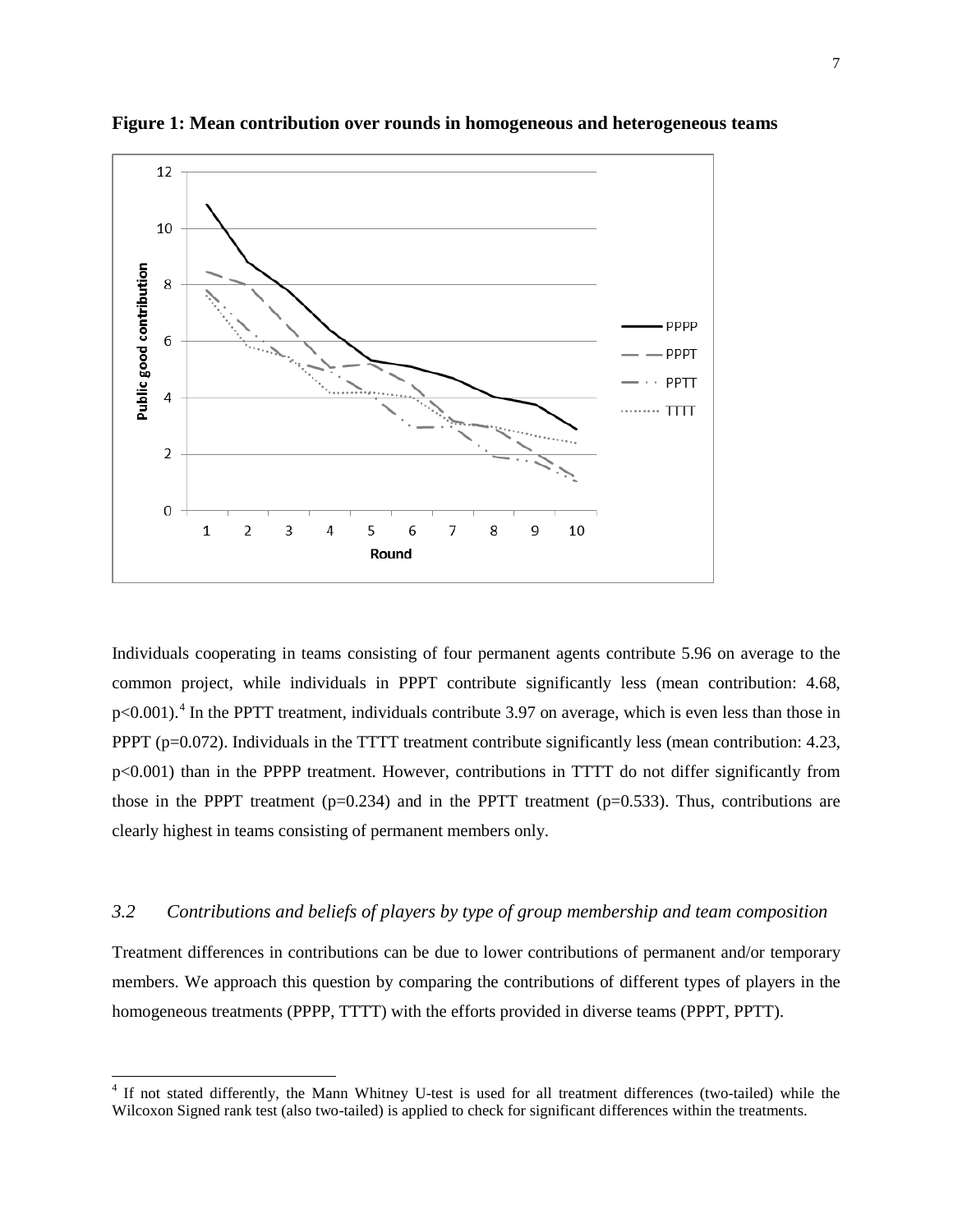Across all treatments, we observe that temporary team members contribute in general less to the public good than their permanent counterparts do (mean of  $P=5.54$ , mean of T=3.67, p<0.001). This difference in contribution between types is firstly caused by treatment effect, (PPPP vs. TTTT) as mentioned above. Secondly, it is caused by intra-treatment differences between types of group membership in PPPT  $(p<0.001)$  and PPTT ( $p=0.065$ ).

Figure 2 displays the mean contributions over rounds for each treatment and type of group membership (T  $=$  temporary,  $P =$  permanent team member):



**Figure 2: Mean contribution by team composition and type of group membership**

Compared to employees in PPPP (mean=5.96), permanent agents contribute less in PPPT (mean = 5.27) and PPTT (mean  $= 4.65$ ). Differences from PPPP are weakly significant (Mann Whitney-U test, p=0.067 and p=0.084 respectively).

Besides, we observe that temporary team members in PPPT contribute significantly less (mean=2.93,) than temporary team members in PPTT (mean=3.29, p=0.030). Temporary agents in homogeneous TTTT groups contribute most (mean=4.23) and significantly more than temporary agents in PPPT ( $p<0.001$ ) and temporary agents in PPTT ( $p=0.058$ ). Thus, we observe that in diverse teams, both temporary and permanent agents contribute significantly less than participants with the same type of group membership, but as part of a homogeneous group consisting of permanent or temporary agents only.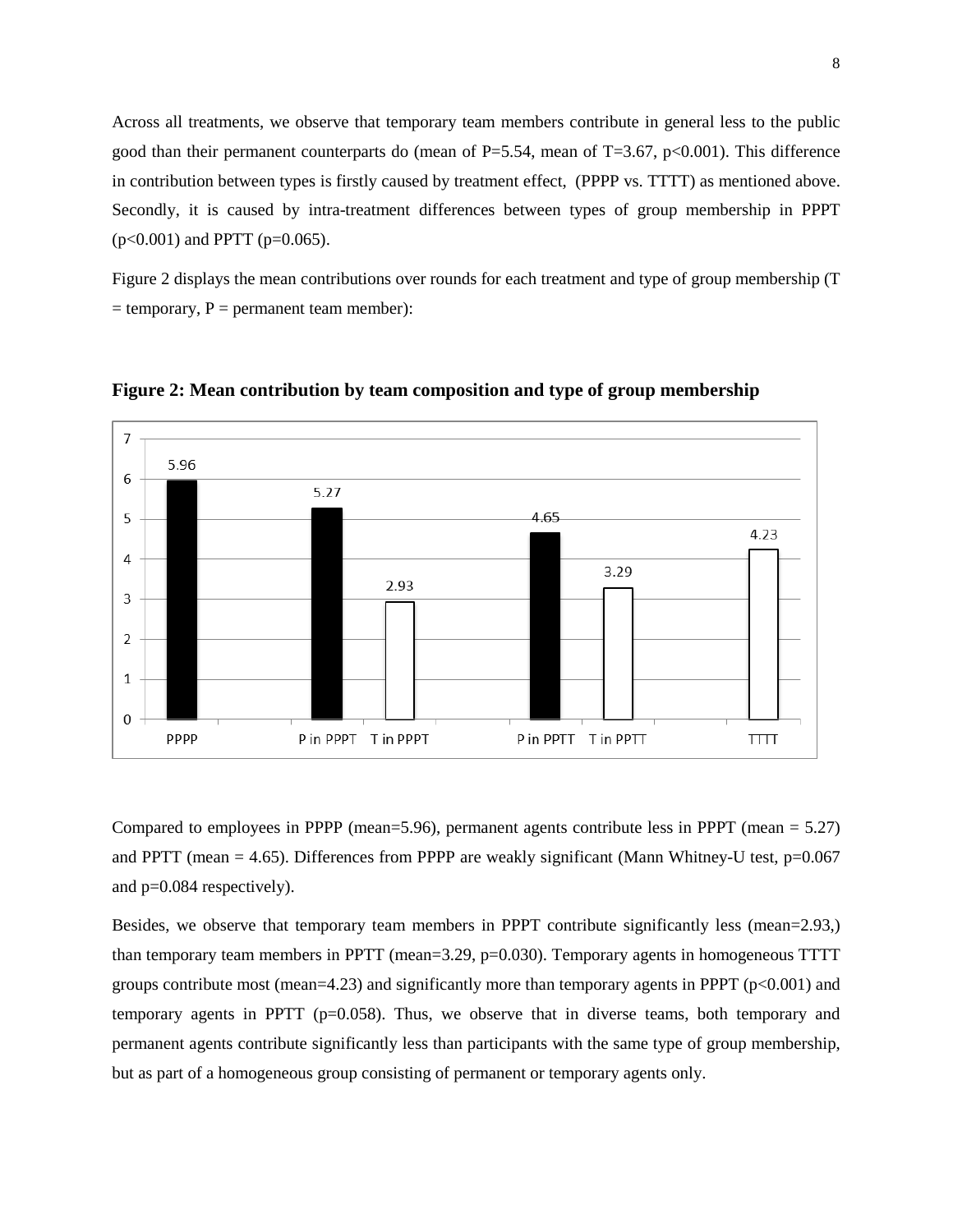We also elicit beliefs regarding each team members' decisions. These beliefs may shed some light on the motives of different types of players. Figure 3 shows averages of differences in beliefs and contributions: On average, individuals in all group compositions significantly overestimate the contributions of their fellow team mates (p<0.001 in each case). In PPPT, permanent agents expect other permanent agents to contribute significantly more than temporary agents  $(p<0.001)$ . In PPTT, both permanent and temporary agents expect permanent agents to contribute more to the public good than temporary agents  $(p<0.001$  in both cases).



#### **Figure 3: Mean beliefs and contributions**

Comparing beliefs across treatments reveals that permanent agents in PPPP expect their team members to contribute significantly more than permanent team members in PPPT and PPTT expect from other permanent team members in their team  $(p=0.003$  and  $p=0.038$ , respectively). In diverse groups, the expectations from permanent agents towards other permanent agents do not differ significantly from each other (p=0.853) and neither does the expectation of permanent agents towards temporary agents in blended teams (p=0.492).

Temporary agents expect higher contributions from other temporary agents in groups consisting of temporary agents only than in groups with two permanent agents  $(p=0.025)$ . Further, temporary agents expect higher contributions from permanent agents in PPPT than from permanent agents in PPTT ( $p=$ 0.044).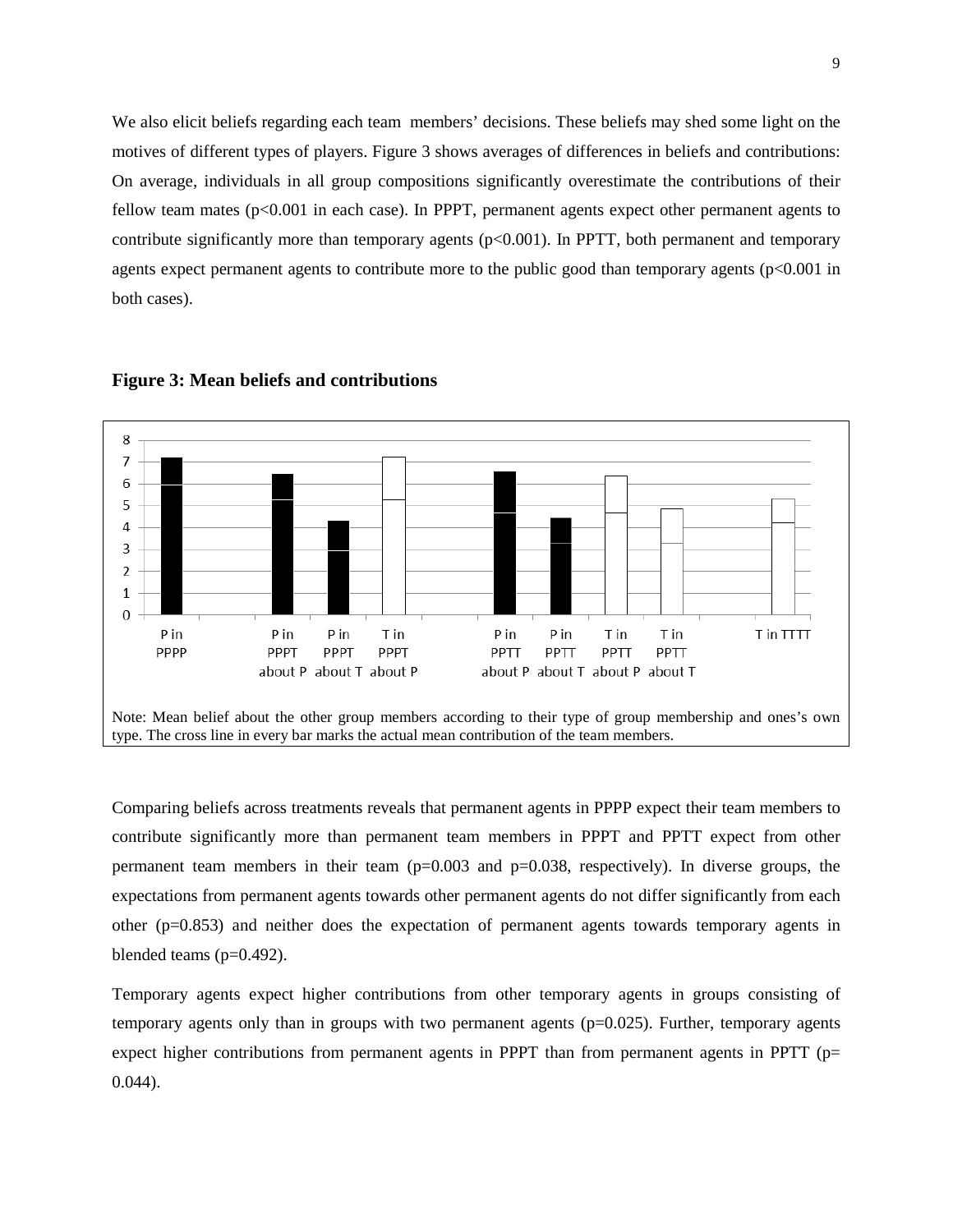In sum, differences in individual contributions seem to be in line with differences in beliefs regarding team members' contributions.

## *3.3 Predisposition for cooperation and multivariate analysis*

In order to examine the various possible determinants of contributions together in a multivariate analysis, we apply tobit estimations and cluster at the team level. Table 1 shows the results of the analysis of individual contributions in the ten rounds of the experiment. We start by exploring differences in contributions by type of players (temps versus permanents) and the number of team mates that are of the same type as oneself (values from 0 to 3)<sup>[5](#page-9-0)</sup>. Controlling for the time effects (round 1 to 10), we confirm that temps contribute significantly less than permanent team members. Besides we find, also in line with our non-parametric results, that contributions increase in the number of team mates of the same type as oneself (see model I).

The further models, as depicted by Table 1, act as robustness checks. Differences in contributions across treatments and types may also be caused by differences in individuals' predisposition to cooperate. As mentioned above we asked subjects for their conditional contributions in a one-shot public good game using the strategy method before our main experiment started. Accordingly, we have *n*=21 decisions of each subject, given the mean contribution of their group members from 0 to 20. We calculate Spearman rank correlations for each individual between the own contribution and the given contributions of others as a measure for a disposition of the *conditional willingness to cooperate*. We recode insignificant correlations to zero. Average values of this measure vary (not significantly) from 0.530 to 0.667 across contract types and team compositions in our experiment. This measure is added in model II, and we find a positive relation to contributions in our experiment. Moreover, we analyze whether the conditional willingness to cooperate, which can also be interpreted as a measure for the degree of reciprocity (Fischbacher et al. 2001) is differently related to contributions across behavioral types. We therefore construct an interaction term with *Temp* and find that the positive relationship is particularly relevant for temps and insignificant for permanents (see model III). The results concerning type and the number of team mates who have the same type of contract as oneself are not affected by these additional controls. [6](#page-12-0)

<span id="page-12-1"></span><sup>&</sup>lt;sup>5</sup> Implementing the number of team mates that are of the same type as oneself as dummy variables in the estimation lead to the same qualitative results. See APPENDIX A. 1.<br><sup>6</sup> We also use the decisions made in the pretest in an alternative way by defining certain types of players. According

<span id="page-12-0"></span>to Rustagi et al. (2010), we distinguish between freeriders (contributing a mean of equal to or below 1 in the 21 decisions), weak cooperators ( increasing contributions, but not on the diagonal), strong cooperators (increasing and on the diagonal) and others. Using these categories instead of the conditional willingness to cooperate leads to similar results. See APPENDIX A.2 for the results.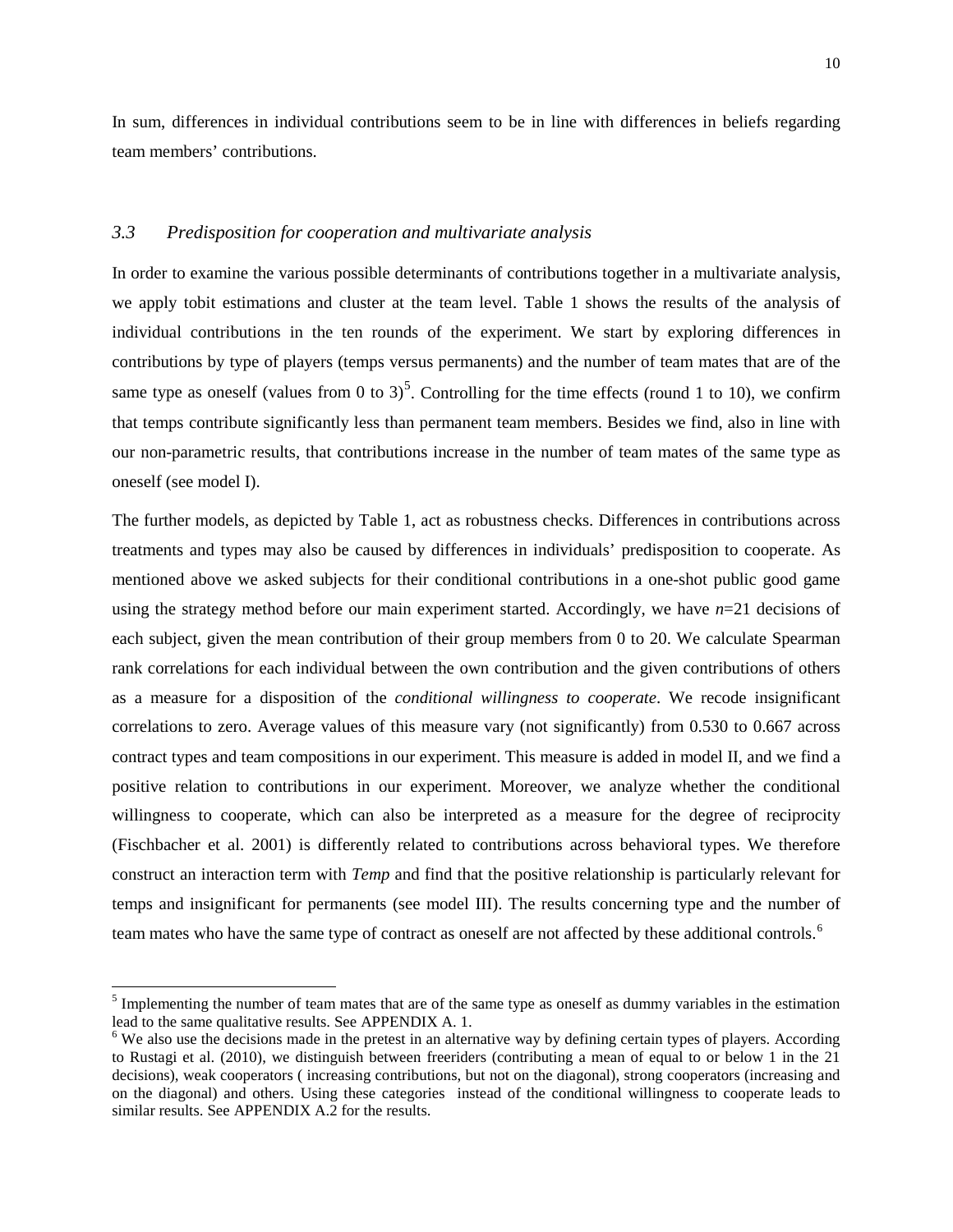|                                       | $\mathbf I$ | $\mathbf{I}$ | Ш           | IV          | $\overline{\mathbf{v}}$ | VI          |
|---------------------------------------|-------------|--------------|-------------|-------------|-------------------------|-------------|
|                                       |             |              |             |             |                         |             |
| Temp $(1=yes)$                        | $-2.664***$ | $-2.696***$  | $-5.132***$ | $-4.167***$ | $-2.951**$              | $-3.113***$ |
|                                       | (0.975)     | (0.970)      | (1.697)     | (1.153)     | (1.112)                 | (1.105)     |
| # of team mates with the              |             |              |             |             |                         |             |
| same type of group                    | 1.342***    | 1.201**      | $1.155**$   | $0.854***$  | $0.552**$               | $0.676***$  |
| membership                            |             |              |             |             |                         |             |
|                                       | (0.491)     | (0.472)      | (0.478)     | (0.269)     | (0.250)                 | (0.260)     |
| Conditional willingness to            |             |              |             |             |                         |             |
| cooperate                             |             | $3.605***$   | 2.471       | 1.346       | 0.857                   | 0.999       |
|                                       |             | (1.195)      | (1.658)     | (1.062)     | (1.063)                 | (1.052)     |
| Conditional cooperation *             |             |              |             |             |                         |             |
| Temp                                  |             |              | $3.611*$    | 3.685***    | 3.477**                 | 3.324**     |
|                                       |             |              | (1.939)     | (1.402)     | (1.383)                 | (1.364)     |
|                                       |             |              |             |             |                         |             |
| Belief about team mates               |             |              |             |             |                         |             |
| contribution                          |             |              |             | 1.418***    |                         | $0.967***$  |
|                                       |             |              |             | (0.069)     |                         | (0.082)     |
| Team mates' contr. precedent<br>round |             |              |             |             | 1.431***                | $0.603***$  |
|                                       |             |              |             |             | (0.076)                 | (0.097)     |
|                                       |             |              |             |             |                         |             |
| Round                                 | $-1.465***$ | $-1.457***$  | $-1.458***$ | $-0.378***$ | $-0.169**$              | $-0.116$    |
|                                       | (0.120)     | (0.119)      | (0.119)     | (0.073)     | (0.080)                 | (0.074)     |
| Constant                              | 7.100***    | 5.038***     | 5.931***    | $-7.244***$ | $-7.161***$             | $-8.977***$ |
|                                       | (1.330)     | (1.635)      | (1.884)     | (1.395)     | (1.244)                 | (1.272)     |
|                                       |             |              |             |             |                         |             |
| Observations                          | 3,360       | 3,360        | 3,360       | 3,360       | 3,024                   | 3,024       |
| Pseudo R <sup>2</sup>                 | 0.030       | 0.034        | 0.035       | 0.119       | 0.094                   | 0.115       |

# **Table 1: Tobit regressions on individual contributions**

Notes: Robust and clustered standard errors of 84 groups (in parentheses). \*\*\* p<0.01, \*\* p<0.05, \* p<0.1.

Model IV integrates the beliefs regarding others' contributions into the analysis. We find a highly significant and large effect on contribution. Subjects even react with an increase in the amount of 1.4 with a one point increase of the belief. Moreover, subjects experience different levels of cooperation during the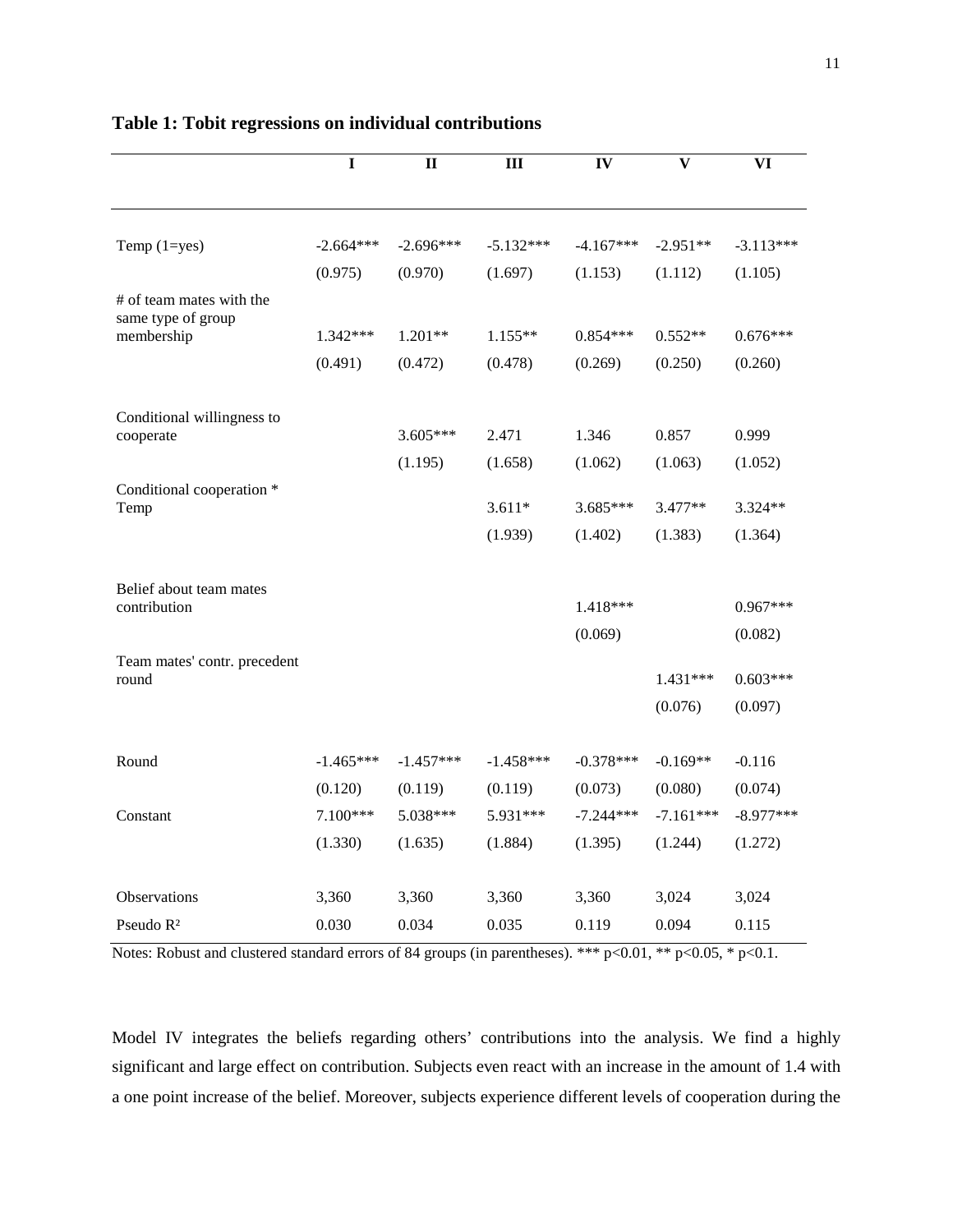experiment. We implement team members' contributions in previous rounds instead of beliefs in model V. Doing this, we examine rounds 2 to 10 only. Subjects who experienced cooperation in the past, react with higher own contributions. Team members' contributions in the precedent round are highly correlated with beliefs in the current round (rho=0.82,  $p<0.001$ ). This is even the case for temps who change teams over rounds (rho=0.77, p<0.001). Estimating a joint model (VI) with both variables reveals that both beliefs and experiences in the precedent round are significantly related to own contributions in the current round. Again the results with respect to types and the number of team mates who have the same type of contract as oneself are robust to these modifications.

The significant interaction term between the type and the conditional willingness to cooperate suggests that the allocation to specific roles and team compositions differently encourages individuals to act according to their stated predisposition. We therefore analyze in the following whether individuals in the different settings behave according to their initial tendency to cooperate: If individuals are perfectly able to behave according to their stated predisposition, their contribution in a certain round should depend on their belief and should be in line with the specified decision in the pre-test.

In most cases, individuals contribute – given a particular belief – at least the amount they had stated in the pre-test or above on average (see Figure 4). Positive deviations, i.e., positive differences between actual contribution and stated contribution in the pre-test, may be due to the different settings: While the decisions in the pre-test were elicited in a one-shot situation, real contribution decisions are made in the context of a repeated game over the course of 10 rounds. Particularly, individuals who are assigned a permanent contract in the experiment tend to contribute more than in the pre-test, which is not surprising, as behavior in a repeated setting typically results in higher cooperation levels. However, there are also no considerable differences between homogeneous teams with either only temporary or only permanent members, which may be due to some indirect reciprocity in TTTT.

Most interestingly, we find negative deviations from the decisions in the pre-test for temps in diverse teams, in particular in PPPT with only one temp. In contrast, permanent team members in blended teams show remarkably positive deviations. Within treatment, differences are significant for both PPPT  $(p<0.001)$  and PPTT ( $p=0.040$ ).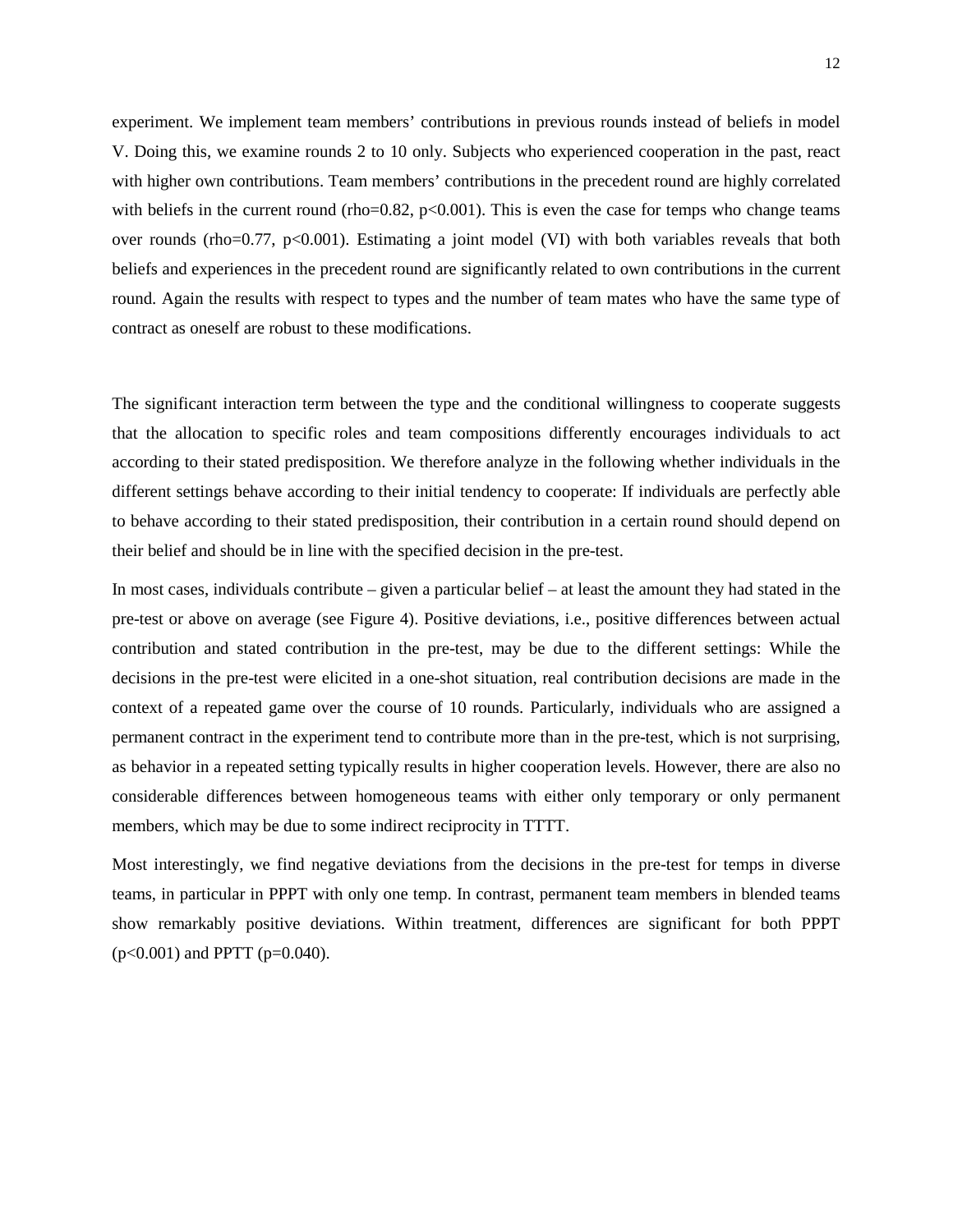

**Figure 4: Mean difference between actual contribution and stated contribution in a one shot public good game (pre-test)**

Our results suggest that individuals react differently to being assigned a particular role in a specific team. Not very surprisingly, permanent agents in homogeneous groups in general contribute more in the situation of a repeated game than they stated in a strategic one-shot situation. However, also temps in teams consisting of temps only contribute more than stated in a strategic one-shot situation and deviate more than permanent agents in homogeneous groups  $(p<0.001)$ .

In diverse teams, the share of temps and permanent members matters: The fewer permanent agents there are in a group, the more they exceed over their prior contribution choice for the benefit of the group; the difference between P in PPTT and P in PPPT is significant  $(p<0.001)$  as well as the difference between P in PPTT against P in PPPP  $(p<0.001)$ . The opposite tendency is true for temps: The fewer temporary agents there are in a group, the more they deviate from their prior contribution choice to the detriment of the group, the differences between T in PPPT and T in PPTT is significant  $(p<0.001)$  as well as the difference between T in PPTT and T in TTTT  $(p<0.001)$ .

When we have a closer look at individual data, we observe two kinds of remarkable and extreme behavioral deviations from decisions in the pre-test: (1) Individuals who act like freeriders in the pre-test, but show positive contributions when they interact repeatedly. (2) In contrast, some individuals reveal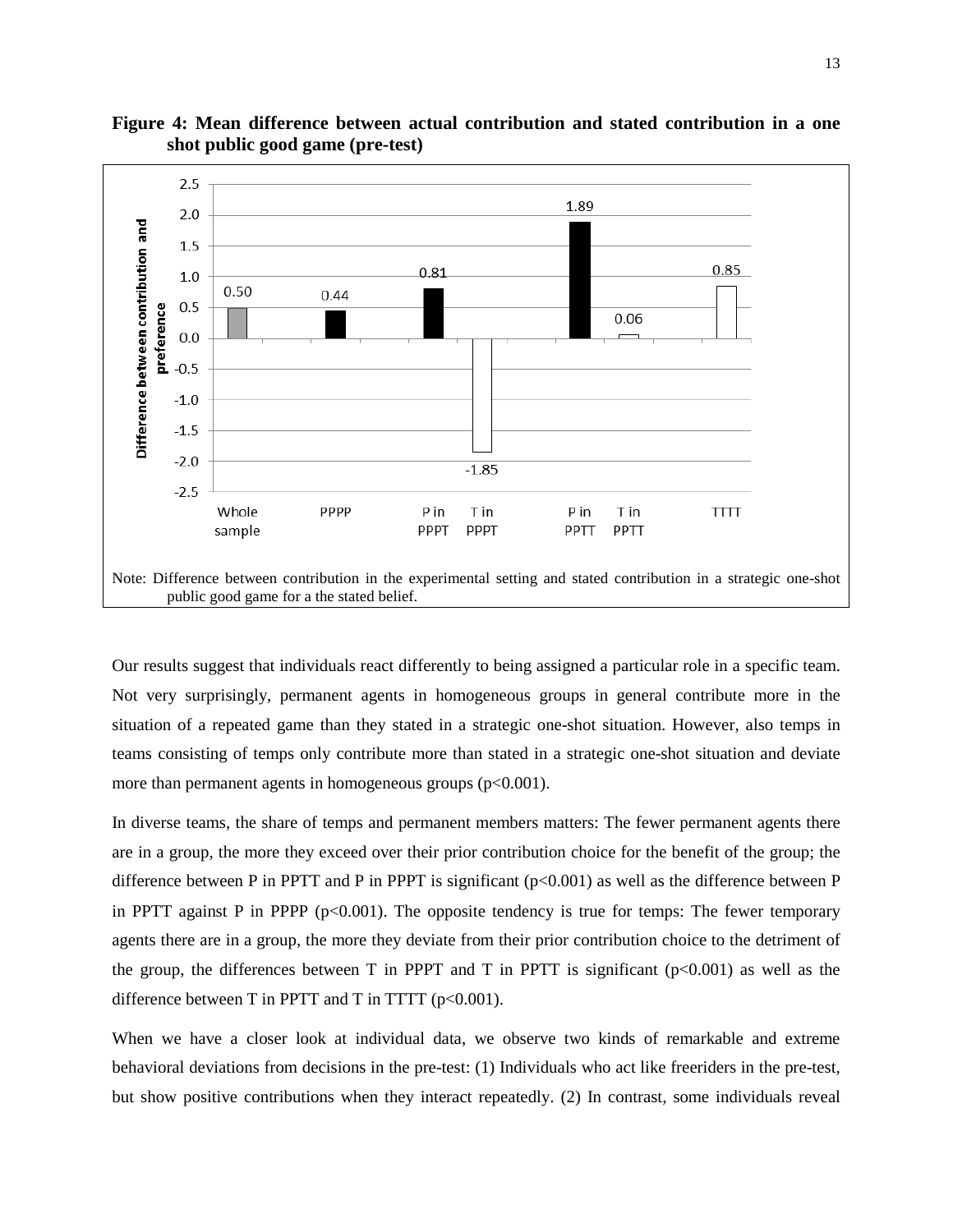themselves to be conditional contributors in the pre-test, but – surprisingly – act like freeriders, denoted as "dropouts", during the experiment. Freeriders are defined as contributing a mean of equal to or below 1 in the 21 decisions of the pre-test. The share of freeriders slightly varies across treatments from 0.143 to 0.214. Figure 5 shows the frequencies of acting in contrast to own behaviour in the pre-test.





a preference for freeriding in the strategic one-shot situation before.

*Contributors* are individuals who did contribute more than an average of at least 1 token per round, but showed a preference for freeriding earlier – that is, contributing less than 1 token on average.

The missing percentages are individuals who act according to their decions in the pre-test.

Out of the individuals who contributed in the pre-test, 0.147 of them drop out of the game in the course of the actual experiment and do not contribute more than 1 token per round. The share of these dropouts,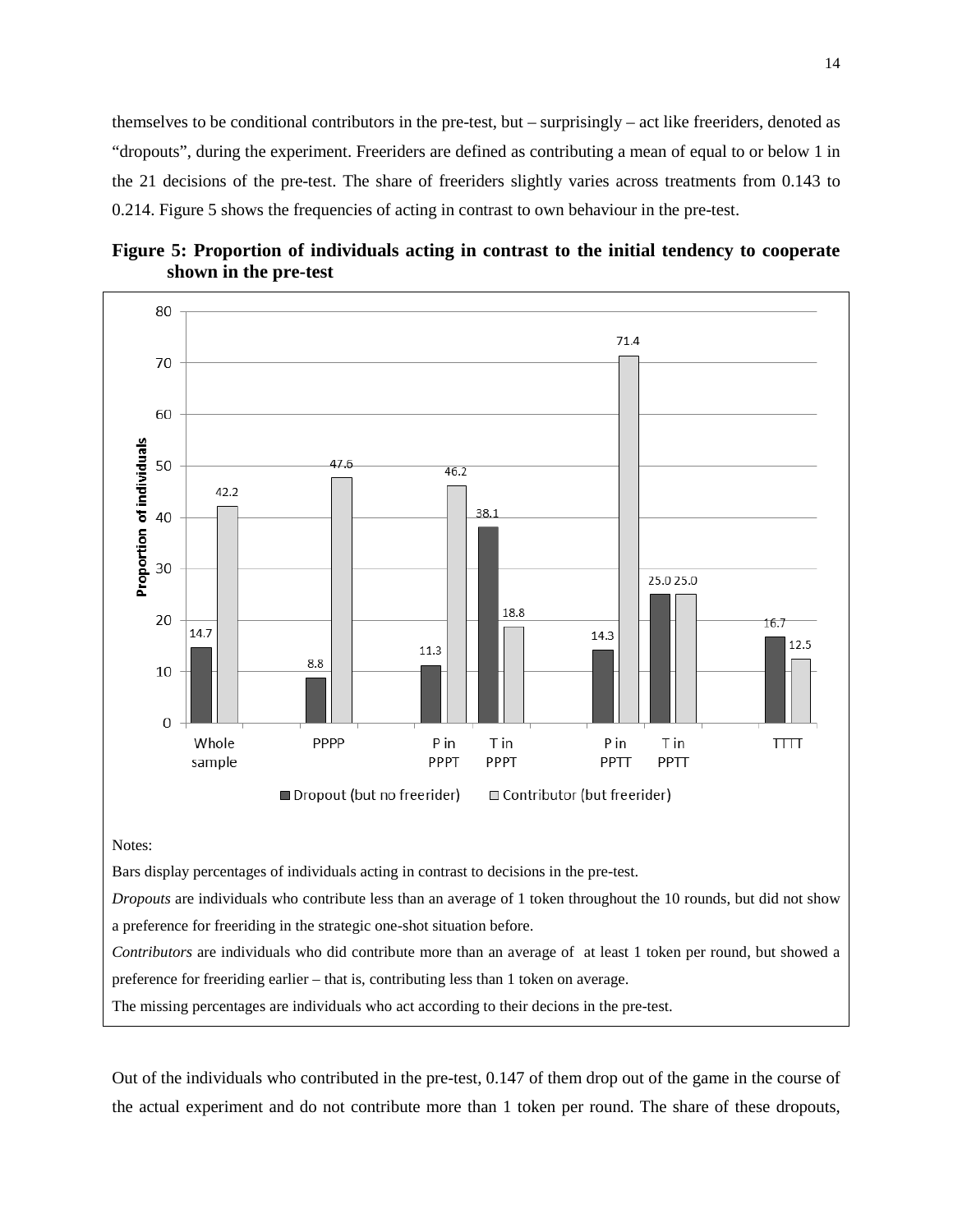however, varies systematically and significantly over types of group membership and team composition (Fisher's exact test, p=0.048). In particular, individuals assigned to the role of a temporary team member in the PPPT treatment are more likely to contribute less than 1 token per round (although they have not acted like freerider in the pre-test) compared to permanent team members who contributed at least one token in the pre-test (Fisher's exact test, p=0.011).

In diverse teams, temporary team members are more likely to drop out than their permanent team mates are (in PPPT: Fisher's exact test p<0.001 in PPTT: Fisher's exact test p=0.040). Temporary team members are also more likely to drop out in PPPT than temporary team members in TTTT are (Fisher's exact test p=0.029); the difference between temporary team members in PPTT and TTTT is not significant (Fisher's exact test  $p=0.156$ ).<sup>[7](#page-12-1)</sup>

Remarkably, the high share of dropouts of temps in PPPT is neither in line with the behavior revealed in the pre-test nor in line with altered beliefs of temps in comparison with other agents. When we compare the beliefs and contributions of temps who have not revealed themselves as freerider in the pre-test, we see stark differences in contributions, but not in beliefs. Figure 6 exhibits beliefs and contributions of these temporary agents:

<span id="page-17-0"></span><sup>&</sup>lt;sup>7</sup> We also observe that a significant share of individuals contribute more than an average of 1 token per round, although they have announced a general preference for freeriding before. Out of all 64 freeriders (out of 336 individuals in total), 0.42 contributed to the public good. Again, the fraction of contributors against their preferences varies according to their assigned membership type: Temporary team members are significantly less likely to act against their freerider preferences (Fisher's exact test, p=0.006). We observe also a deviation towards contributing within the group of permanent agents: Permanent agents in the PPTT treatment are more likely to act against their freeriding-preferences (Fisher's exact test, p=0.065) compared to other permanent agents and compared to their temporary team mates (Fisher's exact, p=0.099).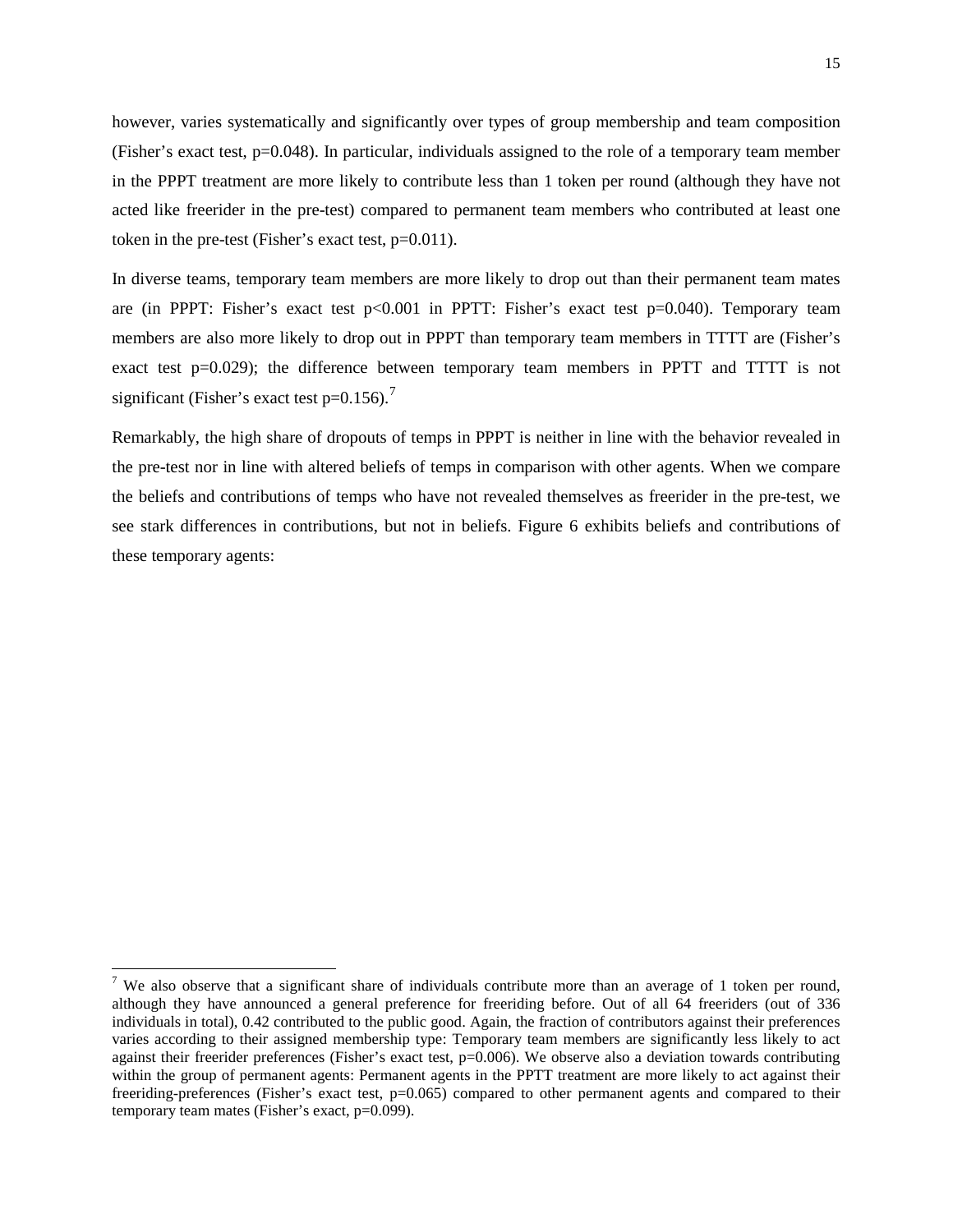

**Figure 6: Beliefs and contributions of temps in PPPT (non-freeriders based on the pre-test only)[8](#page-17-0)**

The 38% of individuals who drop out when assigned a role of temporary member in PPPT therefore have roughly the same beliefs about their team members as other temporary agents, and have no personal preference for freeriding. Only their being assigned to a certain role and group composition triggers them to drop out of the cooperation.

# **5. Discussion and Conclusion**

We experimentally investigate the impact of team composition with respect to individual duration group membership on cooperation by conducting a public good game in the laboratory. First, we confirm earlier results by Fehr and Gächter (2000) that there is more cooperation within teams of permanent members than within teams consisting of only temporary members switching groups in each round. Second, we reveal that temporary team members also contribute less than the permanent team mates in diverse teams.

<span id="page-18-0"></span><sup>&</sup>lt;sup>8</sup> We have 28 individuals in the role of a temp in PPPT, 7 are categorized as freerider in the pre-test and are therefore excluded from this graph as we are interested in the behaviour of individuals who are generally willing to cooperate here.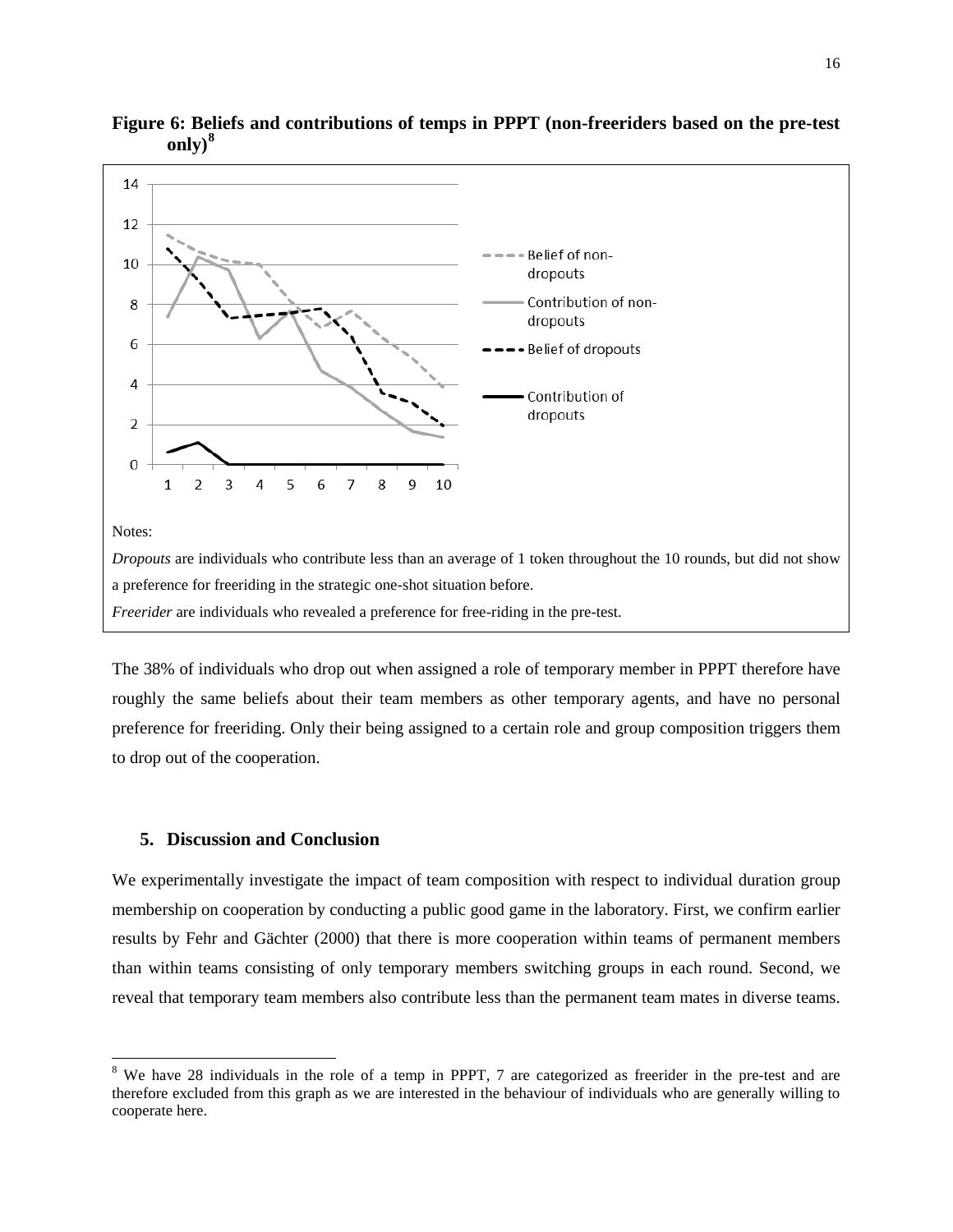Third, contributions increase with the number of group members being ot the same type. This holds true for both temporary and permanent team members.

Some of our results could be interpreted with the help of social identity theory going back to Tajfel and Turner (1979). The type of group membership may well serve as a means to categorize participants in two groups. In homogenious groups, where all team members are either permanently or temporarily assigned to the group, participants might perceive themselves as members of the same "social category". Thus, they may develop a weak form of identity which may induce them to cooperate (see also Akerlof and Kranton 2000, Eckel and Grossmann 2005, Chen and Li 2009 and also Goette et al. 2006, Charness et al. 2007). Moreover, in PPPP direct reciprocity may additionally enhance cooperation which is the case wherever at least two participants with permanent contracts interact with each other. In diverse teams, however, participants may be in a conflict between an increased tendency to cooperate with in-group members and a lower tendency to cooperate with members perceived as out-group. Thus, in groups of three permanent members, group identity only evolves among permanent members with the only temp being an out-group participant who in fact contributes much less. In groups of two permanent and two temporary agents, two sub-groups are created; both being confronted with cooperation decisions towards one in-group member and two out-group participants. Consequently, cooperation levels of permanent team members are somewhat lower in groups with only one in-group member than in groups with two ingroup members. Alike, temporary group members cooperate more, the more similar group members are in their team.

Interestingly, a surprisingly large share of individuals who have an initial tendency to conditionally cooperate act like freeriders once they are allocated to being a temporary member in a diverse team. This is particularly the case if there is only one temporary agent in a team. Our results reveal that a large share of individuals drop out of the cooperation when assigned the role of a temporary member in a team. This is in line with our interpretation above in the light of social identity theory. Like Fischbacher and Gächter (2010), we see for this subset of individuals that it is not beliefs that are driving behavior. Particularly, temporary agents confronted with three permanent group memebers may feel like out-group participants belonging to another (inferior) category and may, thus, resign from cooperation although they have relatively high beliefs about the contributions of others.

Our results imply that the perception of the temporal horizon of group membership may induce participants to identify with other group members and can create sub-groups within one team. Still, the composition of a team regarding its diversity with respect to group membership is crucial for cooperation. Temporary agents contribute least if there is no team mate of the same type: They might perceive themselves as being the only one in an (unfavorable) outsider position compared to other team members.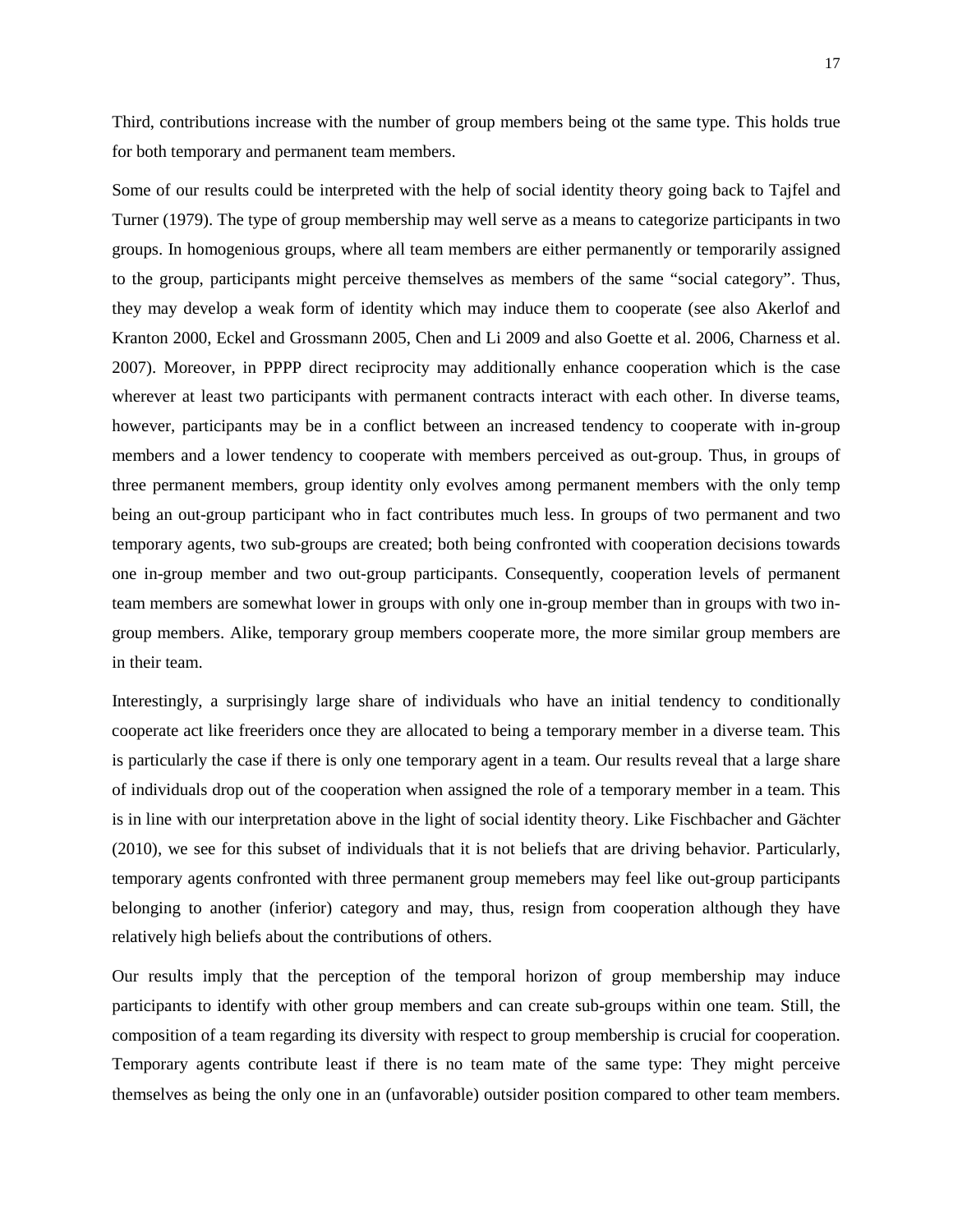Even many of those individuals who initially have a clear tendency to cooperate in a one-shot situation act like freeriders as soon as they are the only team member with a temporary contract. Thus, not only the limitation of interaction frequency itself has a considerable effect on cooperation but also the diversity of the team regarding group membership. Possible implications for organizations are (i) that temporary group memberships may have detrimental effects on cooperation wherever teamwork is essential and (ii) that a particular diversity with regard to types of group membership should be carefully taken into consideration when assigning employees to work groups. When composing new teams, the ratio of different types of employees needs to be taken into account and managers should be careful when putting one agent alone in the position of an outsider. Concerning the mixed findings on temporary employment for instance, our results show that the specific team composition in which a temp is employed matters in order to determine whether she will refuse to cooperate because of her situation in the team or not.

Moreover, we suggest that diversity in group membership may be integrated in research of multidimensional diversity discussed as faultlines (e.g. Lau and Murnighan 1998, van Knippenberg and Schippers 2007, Homan et al. 2008). The vast majority of research on team diversity has focused either on individual differences, such as ethnicity, gender, and age, or on occupational differences, such as functions, and areas of expertise (see, for an extensive review, Joshi and Roh 2009). Our results reveal that diversity in team membership, neglected so far, plays an important role. The acceptance of diversity in team membership may depend on the prevalence of other diversity-dimensions. Therefore, conflicts, group cohesion, and performance may be affected by the interaction of heterogeneity in group memebership with other diversity dimensions such as age or pay.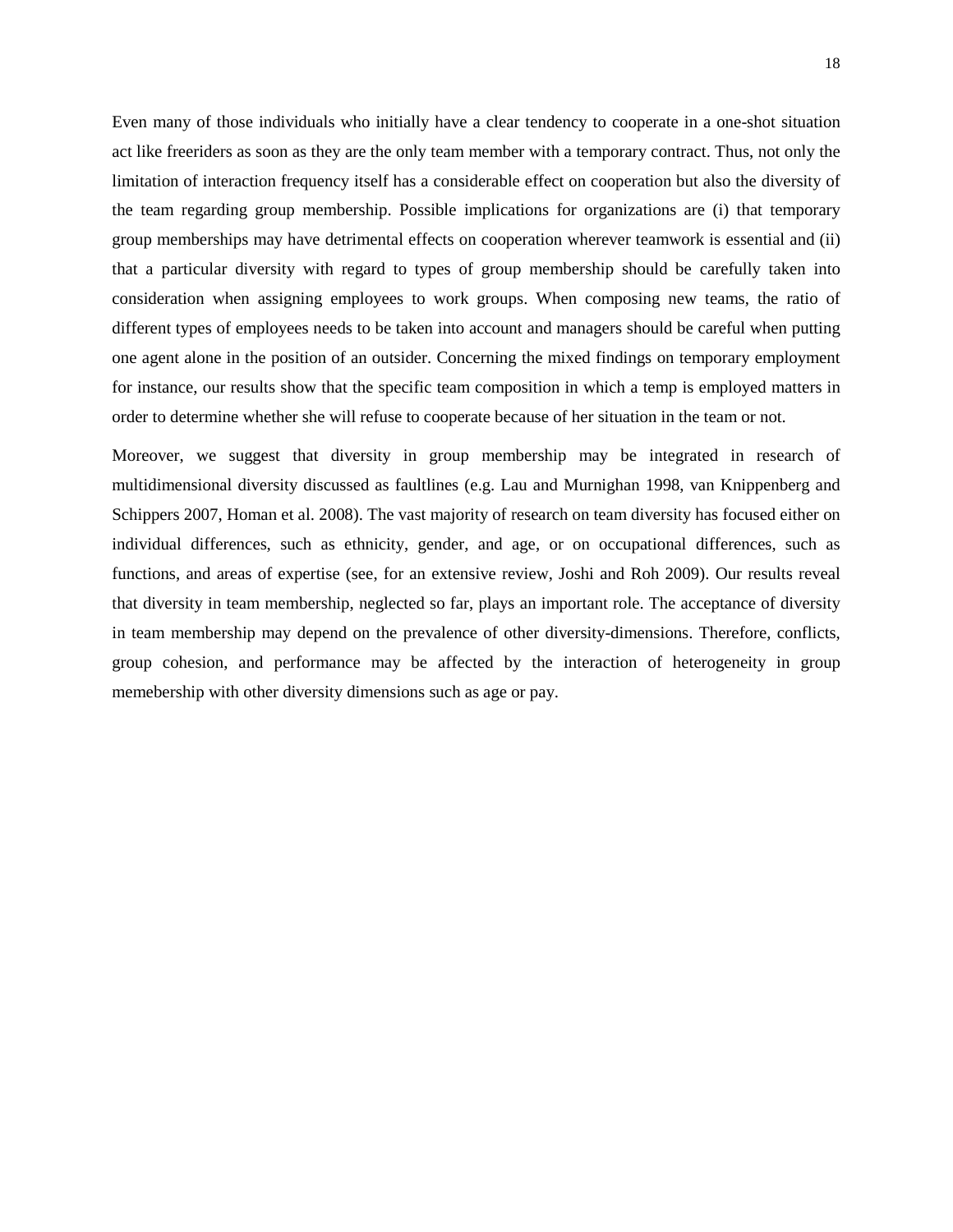# **References**

Akerlof G, Kranton R (2000) Economics and Identity. *Quarterly Journal of Economics* 115(3):715-753.

- Andreoni J (1988) Why free ride?: Strategies and learning in public goods experiments*. Journal of Public Economics* 37(3):291-304.
- Andreoni J, Harbaugh W, Vesterlund L (2003) The carrot or the stick: Rewards, punishments, and cooperation. *American Economic Review* 93(3):893-902.
- Angelova V, Güth W, Kocher M (2012) Co-employment of permanently and temporarily employed agents. *Labour Economics* 19(1):48-58.
- Arvanitis S (2005) Modes of labor flexibility at firm level: Are there any implications for performance and innovation? Evidence for the Swiss economy. *Industrial and Corporate Change* 14(6):993-1016.
- Bakker R (2010) Taking stock of temporary organizational forms : a systematic review and research agenda. *International Journal of Management Reviews* 12(4):466-486.
- Bartel A, Ichniowski C, Shaw K (2007) How Does Information Technology Affect Productivity? Plant-Level Comparisons of Product Innovation, Process Improvement, and Worker Skills. *Quarterly Journal of Economics* 122(4):1721-1758.
- Bentolila S, Bertola G (1990) Firing costs and labour demand: how bad is eurosclerosis? *The Review of Economic Studies 57*(3):381-402.
- Bentolila S, Saint-Paul G (1994) A model of labor demand with linear adjustment costs. *Labour Economics* 1(3-4):303-326.
- Bloom N, van Reenen J (2007) Measuring and Explaining Management Practices Across Firms and Countries. *Quarterly Journal of Economics* 122(4):1351-1408.
- Boeri T, Garibaldi P (2007) Two Tier Reforms of Employment Protection: A Honeymoon Effect? *Economic Journal* 117(521):F357–F385.
- Böhm R, Rockenbach B (2013) The inter-group comparison–intra-group cooperation hypothesis: Comparisons between groups increase efficiency in public goods provision. *PloS one* 8(2): e56152.
- Boone C, Hendriks W (2009) Top Management Team Diversity and Firm Performance: Moderators of Functional-Background and Locus-of-Control Diversity. *Management Science* 55(2):165-180.
- Booth A (1997): An Analysis of Firing Costs and their Implications for Unemployment Policy. Snower D, de la Dehesa G, eds. *Unemployment Policy* (Cambridge University Press), 395-388.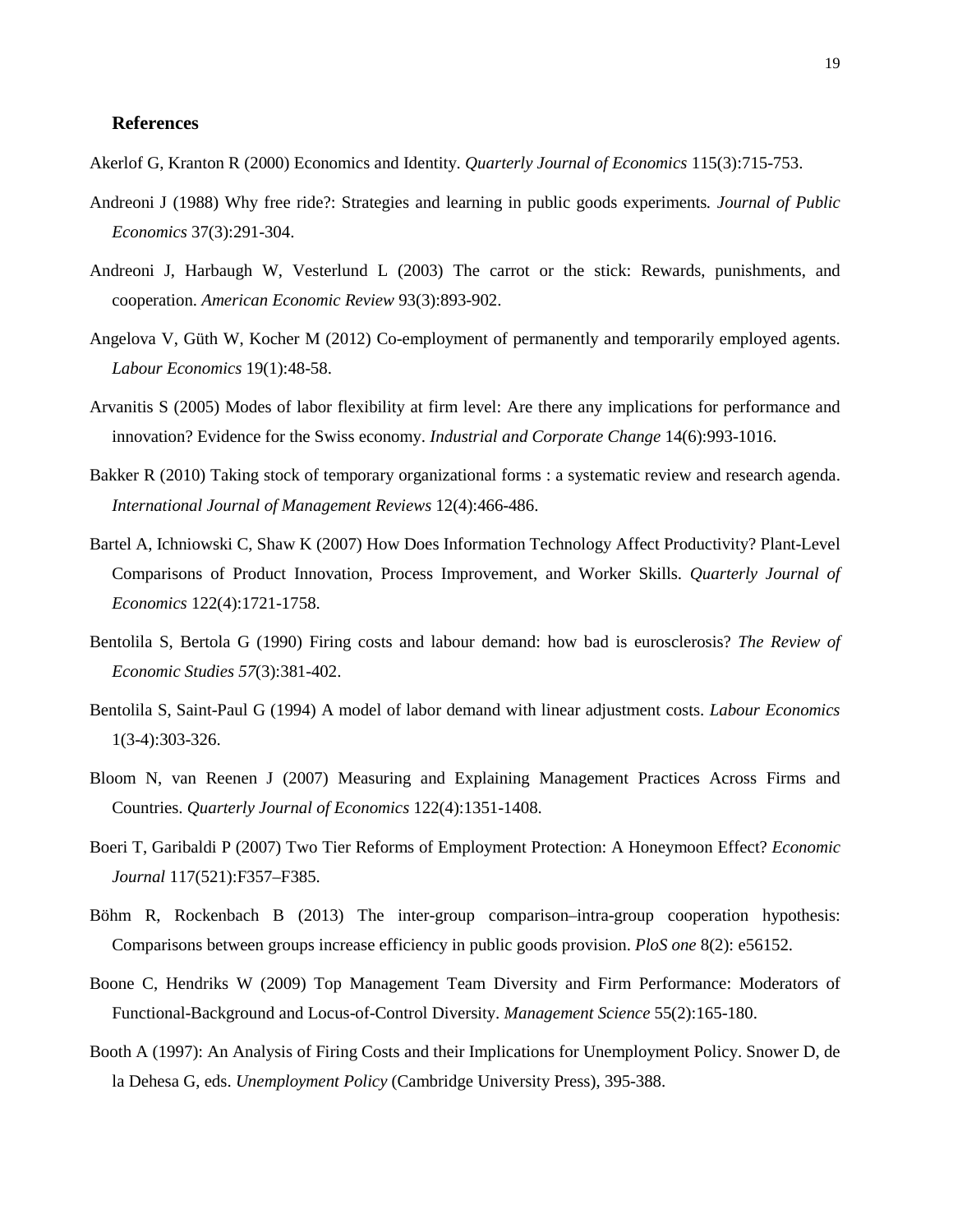- Booth A, Francesconi M (2002) Temporary Jobs: Stepping Stones or Dead Ends? *Economic Journal* 112(480):F189-F213.
- Brandts J, Saijo T, Schram A (2004) How universal is behavior? A four country comparison of spite and cooperation in voluntary contribution mechanisms. *Public Choice* 119(3-4): 381-424.
- Brosig J (2002) Identifying cooperative behavior: some experimental results in a prisoners dilemma game. *Journal of Economic Behavior and Organization* 47:275-290.
- Brosig J, Ockenfels A, Weimann J (2003) The effect of communication media on cooperation. *German Economic Review* 4:217-241.
- Burlando R, Hey J (1997) Do Anglo-Saxons free-ride more? *Journal of Public Economics* 64(1):41-60.
- Burlando R, Guala F (2005) Heterogeneous agents in public goods experiments. *Experimental Economics* 8(1):35-54.
- Chan K, Mestelmann S, Moir R, Muller R (1999) Heterogeneity and the voluntary provision of public goods. *Experimental Economics* 2(1):5-30.
- Charness G, Rigotti L, Rustichini A (2007) Individual behavior and group membership. *The American Economic Review* 97(4):1340-1352.
- ChenY, Li S (2009) Group Identity and Social Preferences. *American Economic Review* 99(1):431-457.
- Cherry T, Kroll S, Shogren J (2005) The impact of endowment heterogeneity and origin on public good contributions: evidence from the lab. *Journal of Economic Behavior & Organization* 57(3):357-365.
- Croson R (1996) Partners and strangers revisited. *Economics Letters* 53(1):25-32.
- Cummings, J (2004) Work groups, structural diversity, and knowledge sharing in a global organization. *Management Science* 50(3):352-364.
- De Cuyper N, De Jong J, De Witte H, Isaksson K, Rigotti T, Schalk R (2008) Literature Review of Theory and Research on the Psychological Impact of Temporary Employment: Towards a Conceptual Model. *International Journal of Management Reviews* 10(1):25-51.
- De la Rica S (2004) Wage gaps between workers with indefinite and fixed-term contracts: The impact of firm and occupational segregation. *Moneda y crédito: revista de economía* 219:43-69.
- Dertouzo J, Karoly L (1992) Labor market responses to employer liability (Santa Monica, Calif.: Rand).
- Dolado J, Stucchi R (2008) Do temporary contracts affect Total Factor Productivity? Evidence from Spanish manufacturing firms. CEPR Discussion Paper DP7055.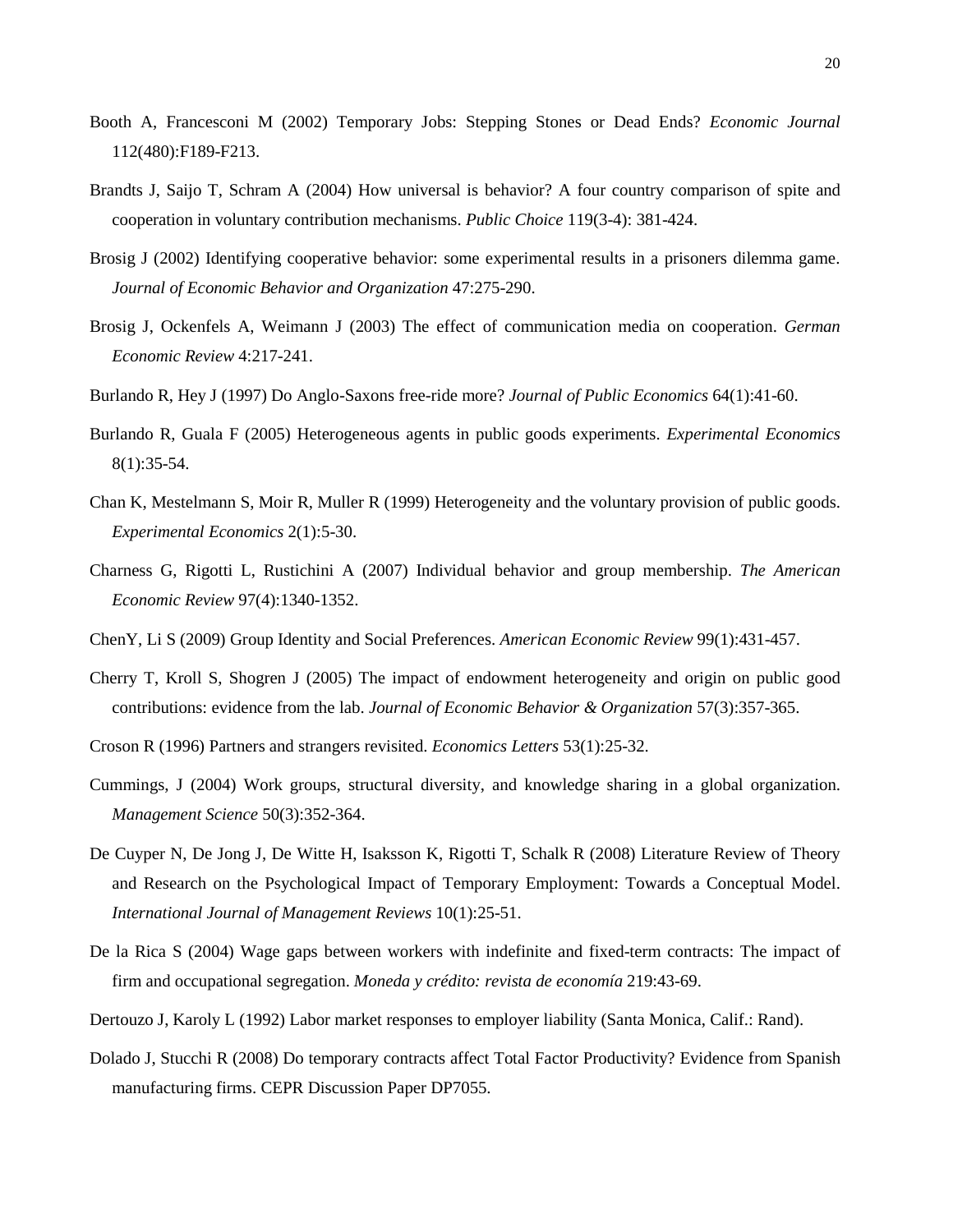- Dufwenberg M, Gächter S, Hennig-Schmidt H (2011) The framing of games and the psychology of play. *Games and Economic Behavior* 73(2):459-478
- Eckel C, Grossmann P (2005) Managing Diversity by Creating Team Identity. *Journal of Economic Behavior and Organizatio*n 58(3):371-391.
- Eriksson T, Ortega J (2006) The adoption of job rotaton: Testing the theories. *Industrial and labor relations review* 59(4):653-666.
- Fehr E, Gächter S (2000) Cooperation and punishment in public goods experiments. *American Economic Review* 90(4):980-994.
- Fischbacher U (2007) z-Tree: Zurich Toolbox for Ready-made Economic Experiments. *Experimental Economics* 10(2):171-178.
- Fischbacher U, Gächter S (2006) Heterogeneous social preference and the dynamics of free riding in public goods. CeDEx Discussion Paper 2006-01, The University of Nottingham, Nottingham.
- Fischbacher U, Gächter S (2010) Social preferences, beliefs, and the dynamics of free riding in public goods experiments. *The American Economic Review* 100(1):541-556.
- Fischbacher U, Gächter S, Fehr E (2001) Are people conditionally cooperative? Evidence from a public goods experiment. *Economics Letters* 71(3):397-404.
- Fischbacher U, Schudy S, Teyssier S (2012) Heterogeneous reactions to heterogeneity in returns from public goods. *Social Choice and Welfare* 43(1):1-23.
- Gagliarducci S (2005) The dynamics of repeated temporary jobs. *Labour Economics* 12(4):429-448.
- Goette L, Huffman D, Meier S (2006) The impact of group membership on cooperation and norm enforcement: Evidence using random assignment to real social groups. *American Economic Review* 96(2):212-216.
- Goux D, Maurin E, Pauchet M (2001) Fixed-term contracts and the dynamics of labour demand. *European Economic Review* 45(3):533-552.
- Greiner B (2004) The Online Recruitment System ORSEE [A Guide for the Organization of Experiments in](http://ideas.repec.org/p/esi/discus/2003-10.html)  [Economics.](http://ideas.repec.org/p/esi/discus/2003-10.html) [Papers on Strategic Interaction](http://ideas.repec.org/s/esi/discus.html) 2003-10, Max Planck Institute of Economics, Strategic Interaction Group.
- Heinrich C, Mueser P, Troske K (2005) Welfare to temporary work: Implications for labor market outcomes. *Review of Economics and Statistics* 87(1):154-173.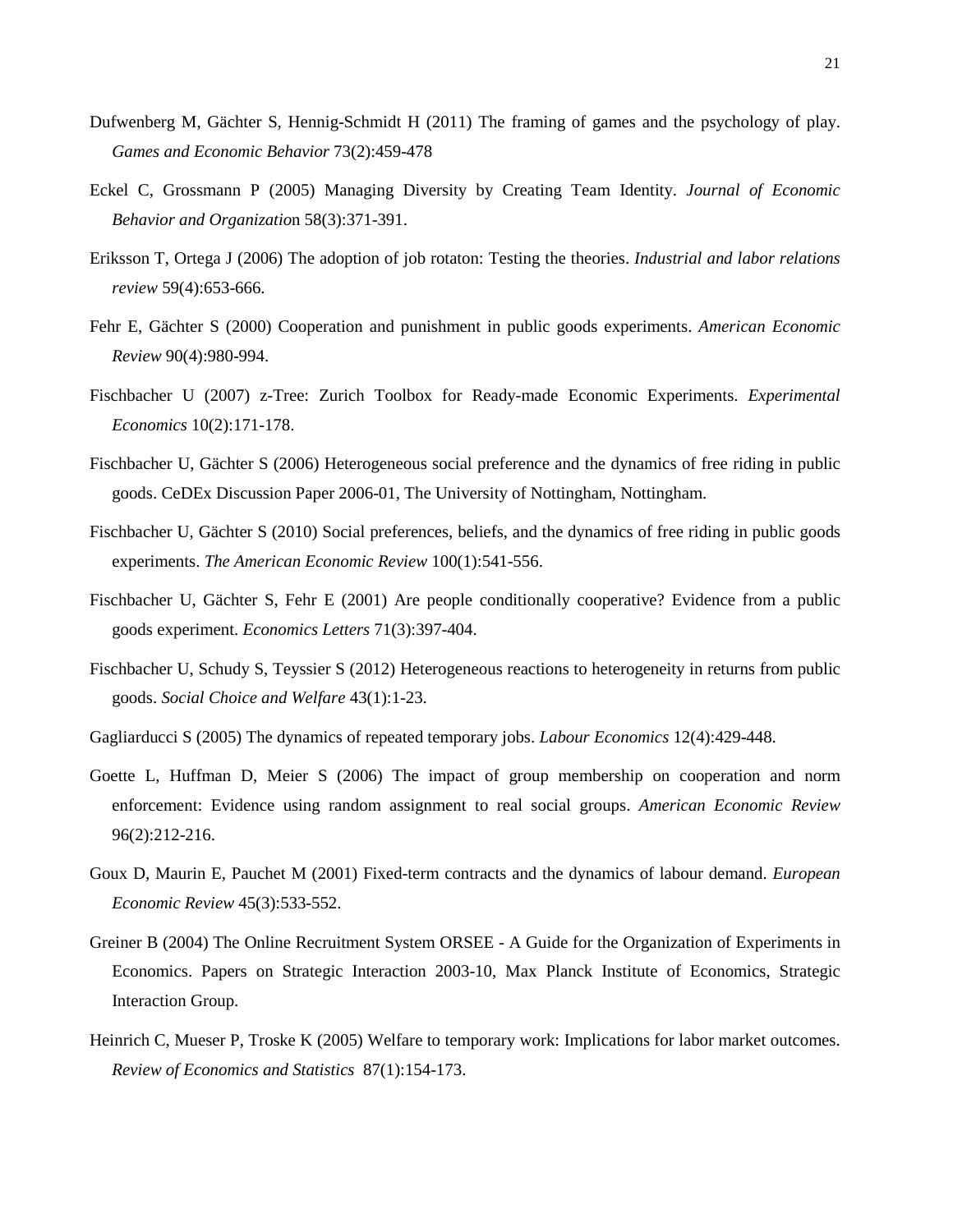- Homan A, Hollenbeck J, Humphrey S, van Knippenberg D, Ilgen D, van Kleef G (2008) Facing Differences With an Open Mind: Openness to Experience, Salience of Intragroup Differences, and Performance of Diverse Work Groups. *Academy of Management Journal* 51(6):1204-1222.
- Hoogendoorn S, Oosterbeek H, van Praag M (2013) The Impact of Gender Diversity on the Performance of Business Teams: Evidence from a Field Experiment. *Management Science* 59(7):1514-1528.
- Isaac R, Walker J, Williams A (1994) Group size and the voluntary provision of public goods: experimental evidence utilizing large groups. *Journal of Public Economics* 54(1):1-36.
- Joshi A, Roh H (2009) The Role Of Context In Work Team Diversity Research: A Meta-Analytic Review. *Academy of Management Journal* 52(3):599-627.
- Kagel J, and Roth A (1995) The handbook of experimental economics. Princeton University Press, Princeton, NJ.
- Kalleberg A (2000) Nonstandard employment relations: Part-time, temporary and contract work. *Annual review of sociology* 2000:341-365.
- Kavadias S, Sommer S (2009) The effects of problem structure and team diversity on brainstorming effectiveness. *Management Science* 55(12):1899-1913.
- Keser C, Van Winden F (2000) Conditional cooperation and voluntary contributions to public goods. *Scandinavian Journal of Economics* 102(1):23-39.
- Kocher M, Cherry T, Kroll S, Netzer R, Sutter M (2007) Conditional cooperation on three continents. *Economic Letters* 101(3):175-178.
- Lau D, Murnighan J (1998) Demographic Diversity and Faultlines: The Compositional Dynamics of Organizational Groups. *Academy of Management Journal* 23(2):325-340.
- Michie J, Sheehan-Quinn M (2001) Labour Market Flexibility, Human Resource Management and Corporate Performance. *British Journal of Management* 12:287-306.
- Montmarquette C, Rullière J, Villeval M, Zeiliger R (2004) Redesigning teams and incentives in a merger: An experiment with managers and students. *Management Science* 50(10):1379-1389.
- Niederle M, Segal C, Vesterlund L (2013) How costly is diversity? Affirmative action in light of gender differences in competitiveness. *Management Science* 59(1):1-16.

OECD (2014): Online OECD Employment database.

[http://www.oecd.org/els/emp/onlineoecdemploymentdatabase.htm.](http://www.oecd.org/els/emp/onlineoecdemploymentdatabase.htm)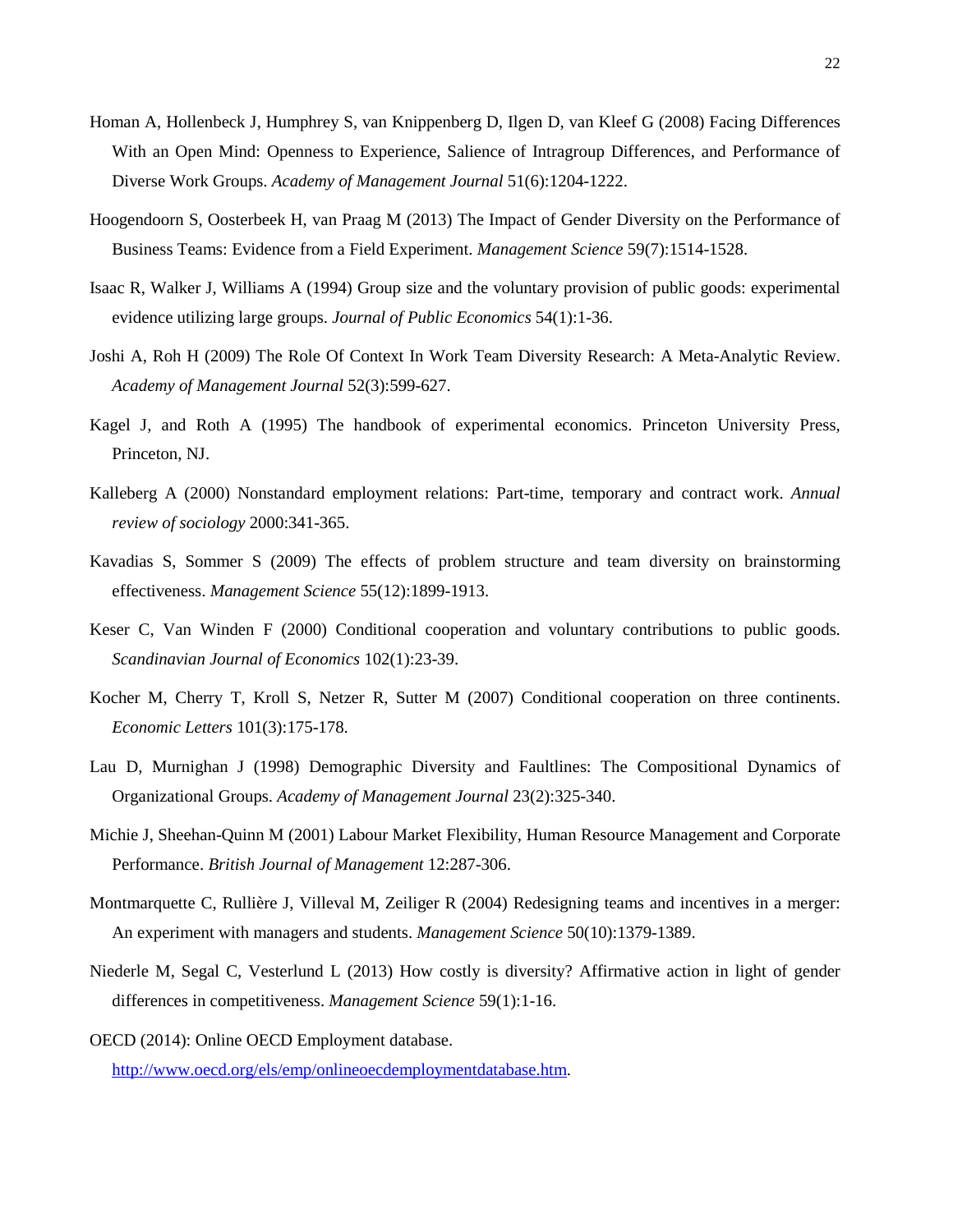- Ohana M (2011) Horizontal Social Comparisons and Vertical Reciprocity in a Principal–Multi-Agent Experiment. *Bulletin of Economic Research* 63(3):243-254.
- Ortega J (2001) Job rotation as a learning mechanism. *Management Science* 47(10):1361-1370.
- Palfrey T, Prisbrey J (1996) Altuism, reputation and noise in linear public goods experiments. *Journal of Public Economics* 61(3):409-427.
- Rustagi D, Engel S, Kosfeld M (2010) Conditional cooperation and costly monitoring explain success in forest commons management. *Science* 330(6006):961-965.
- Saunders C, Ahuja K (2006) Are all distributed teams the same? Differentiating between temporary and ongoing distributed teams. *Small Group Research* 37(6):662-700.
- Selten R (1967) Die Strategiemethode zur Erforschung des eingeschränkt rationalen Verhaltens im Rahmen eines Oligopolexperiments. Sauermann H, eds. *Beiträge zur experimentellen Wirtschaftsforschung* (Tübingen:Mohr): 136-168.
- Sonnemans J, Schram A, Offerman T (1999) Strategic behavior in public good games: when partners drift apart. *Economics Letters* 62(1):35-41.
- Tajfel H, Turner J (1979) An Integrative Theory of Intergroup Conflict. In Worchel S, Austin W, eds. *The Social Psychology of Intergroup Relations* (Chicago Nelson-Hall).
- Van Knippenberg D, Schippers M (2007) Work Group Diversity. *Annual Review of Psychology* 58:515-541.
- Weimann J (1994) Individual behaviour in a free riding experiment. *Journal of Public Economics* 54(2): 185-200.
- Wuchty S, Jones B, Uzzi B (2007) The Increasing Dominance of Teams in Production of Knowledge. *Science* 316(5827):1036–1039.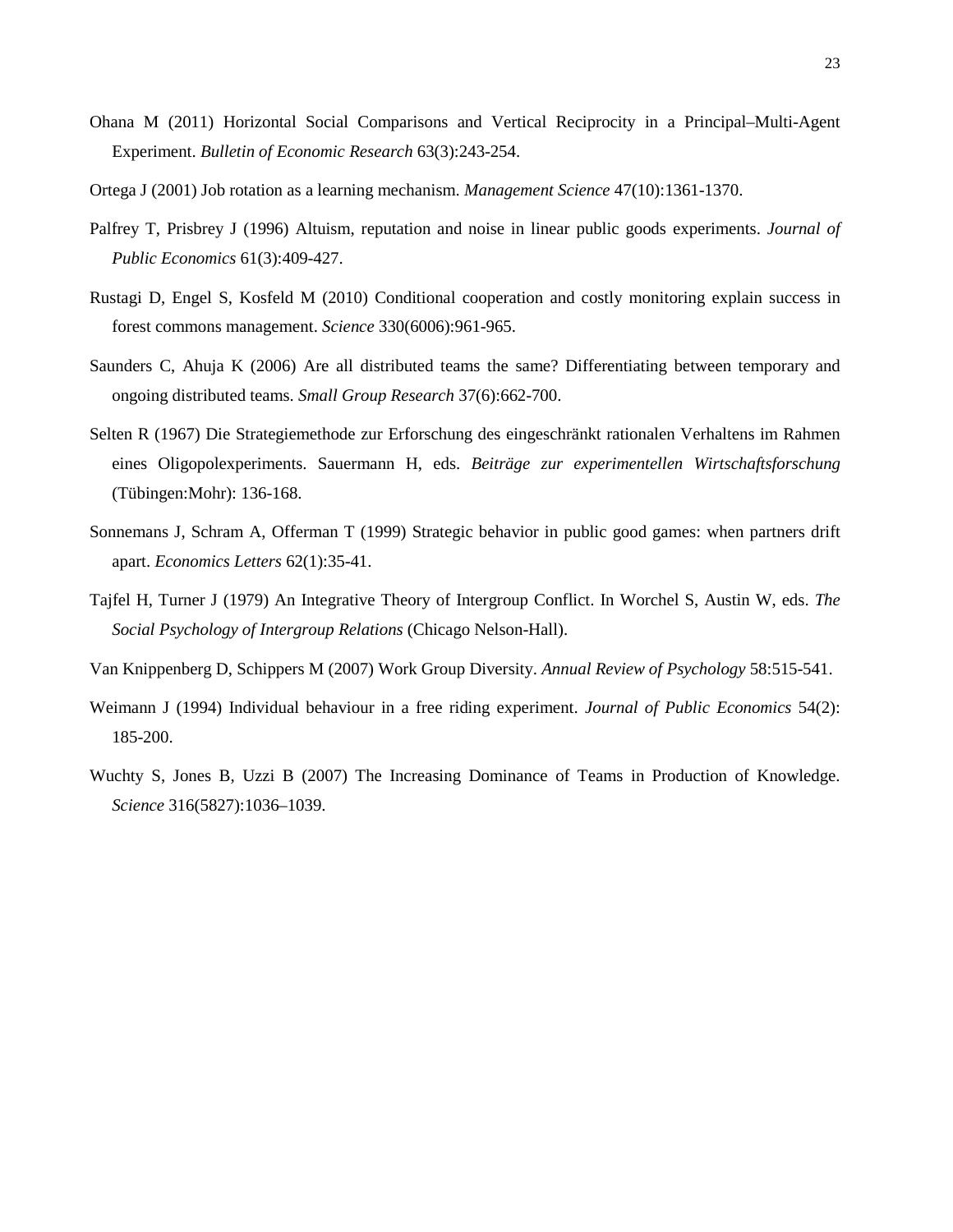|                                           | $\mathbf I$ | $\mathbf{I}$ | III         | IV          | $\mathbf{V}$ | <b>VI</b>   |
|-------------------------------------------|-------------|--------------|-------------|-------------|--------------|-------------|
|                                           |             |              |             |             |              |             |
| Temp                                      | $-2.572**$  | $-2.655**$   | $-5.127***$ | $-2.719**$  | $-1.997*$    | $-1.739*$   |
|                                           | (1.256)     | (1.219)      | (1.636)     | (1.067)     | (1.112)      | (1.042)     |
| # same type team mates (reference $= 0$ ) |             |              |             |             |              |             |
| 1                                         | 1.604       | 1.343        | 1.105       | 5.009***    | 3.445***     | 4.501***    |
|                                           | (1.278)     | (1.235)      | (1.193)     | (0.994)     | (1.101)      | (1.041)     |
| $\overline{2}$                            | 3.031       | 2.569        | 2.310       | 6.585***    | 4.337***     | 5.934***    |
|                                           | (2.044)     | (2.089)      | (2.018)     | (1.228)     | (1.346)      | (1.198)     |
| 3                                         | 4.224***    | 3.706***     | 3.444***    | 5.547***    | 3.683***     | 4.793***    |
|                                           | (1.141)     | (1.107)      | (1.066)     | (0.905)     | (1.017)      | (0.955)     |
| Conditional willingness to cooperate      |             | $3.603***$   | 2.470       | 1.363       | 0.871        | 1.027       |
|                                           |             | (1.205)      | (1.659)     | (1.037)     | (1.047)      | (1.025)     |
| Conditional cooperation * Temp            |             |              | $3.613**$   | 3.419**     | 3.290**      | 3.066**     |
|                                           |             |              | (1.908)     | (1.360)     | (1.351)      | (1.326)     |
| Belief about team mates contribution      |             |              |             | 1.461***    |              | 1.006***    |
|                                           |             |              |             | (0.069)     |              | (0.080)     |
| Team mates' contr. precedent round        |             |              |             |             | 1.457***     | $0.605***$  |
|                                           |             |              |             |             | (0.077)      | (0.095)     |
| Round                                     | $-1.465***$ | $-1.457***$  | $-1.458***$ | $-0.349***$ | $-0.149*$    | $-0.087$    |
|                                           | (0.120)     | (0.119)      | (0.119)     | (0.071)     | (0.079)      | (0.073)     |
| Constant                                  | $6.838***$  | 4.908***     | 5.931***    | $-11.53***$ | $-10.02***$  | $-12.99***$ |
|                                           | (1.472)     | (1.479)      | (1.608)     | (1.561)     | (1.588)      | (1.558)     |
| Observations                              | 3,360       | 3,360        | 3,360       | 3,360       | 3,024        | 3,024       |
| Pseudo R <sup>2</sup>                     | 0.030       | 0.034        | 0.035       | 0.122       | 0.096        | 0.118       |

# **APPENDIX A.1: Alternative tobit regressions on individual contributions (Round 1 to 10) with number of team members that are of the same type as a dummy**

Notes: Robust and clustered standard errors of 84 groups. \*\*\* p<0.01, \*\* p<0.05, \* p<0.1.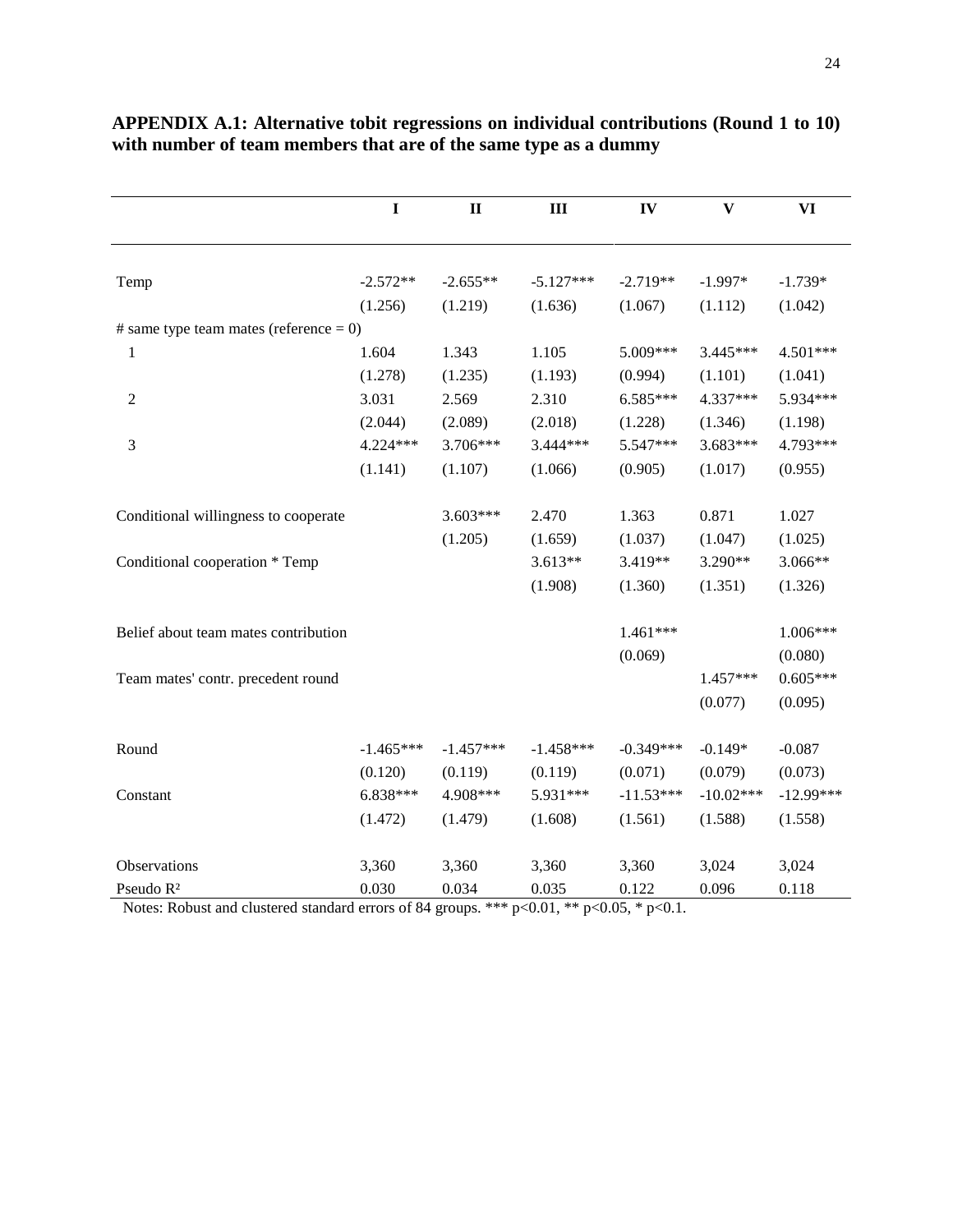|                                            | I             | $\mathbf{I}$         | III           |
|--------------------------------------------|---------------|----------------------|---------------|
| Temp                                       | $-8.146***$   | $-0.963*$            | $-13.021***$  |
|                                            | (2.413)       | (0.513)              | (2.876)       |
| # same type team mates                     | $0.571**$     | $-0.638$             | $-3.059**$    |
|                                            | (0.267)       | (0.965)              | (1.232)       |
| Type of preference (reference = freerider) |               |                      |               |
| Strong cooperator                          | 4.411 ***     | 4.315**              | $-4.069$      |
|                                            | (1.522)       | (2.006)              | (2.734)       |
| Weak cooperator                            | 7.884**       | 5.071                | 1.119         |
|                                            | (3.232)       | (3.160)              | (4.294)       |
| Others                                     | 5.772***      | 2.398                | $-6.096**$    |
|                                            | (1.947)       | (2.370)              | (3.123)       |
| Strong cooperator * temp                   | 8.238***      |                      | 13.207***     |
|                                            | (2.544)       |                      | (2.987)       |
| Weak cooperator * temp                     | 1.644         |                      | 6.222         |
|                                            | (4.021)       |                      | (4.351)       |
| Others * temps                             | $7.652**$     |                      | 13.388***     |
|                                            | (3.034)       | ---                  | (3.269)       |
| Strong cooperator *# same type team        |               | 1.245                | 3.817***      |
| mates                                      | ---           | (0.990)              | (1.272)       |
| Weak cooperator * # same type team         |               | 1.405                | 3.028*        |
| mates                                      | ---           | (1.512)              | (1.636)       |
| Others * # same type team mates            |               | 2.656**              | 5.230***      |
|                                            |               | (1.250)              | (1.483)       |
| Belief about team mates contribution       | $0.924***$    | $0.909***$           | $0.927***$    |
|                                            | (0.076)       | (0.075)              | (0.075)       |
| Team mates' contr. precedent round         | $0.597***$    | $0.597***$           | $0.585***$    |
|                                            | (0.088)       | (0.090)              | (0.089)       |
| Round                                      | $-0.159**$    | $-0.169**$           | $-0.172**$    |
|                                            | (0.074)       | (0.074)              | (0.075)       |
| Constant                                   | $-11.626***$  | $-11.134***$         | $-3.448$      |
|                                            | (1.734)       | (2.144)              | (2.621)       |
|                                            |               |                      |               |
| Observations                               | 3024          | 3024                 | 3024          |
| Pseudo R2                                  | .1275<br>0.01 | .1247<br>مله مله مله | .1308<br>0.07 |

**APPENDIX A.2: Alternative tobit regressions on individual contributions (Round 1 to 10) with individual preferences in one-shot public goods according to Rustagi et al. (2010)[9](#page-18-0)**

Notes: Robust and clustered standard errors of 84 groups. \*\*\*  $p<0.01$ , \*\*  $p<0.05$ , \*  $p<0.1$ .

 <sup>9</sup> Rustagi, Devesh, Stefanie Engel, and Michael Kosfeld. "Conditional cooperation and costly monitoring explain success in forest commons management." *Science* 330.6006 (2010): 961-965; A similar approach also in: Fischbacher, Urs, Simon Gächter, and Ernst Fehr. "Are people conditionally cooperative? Evidence from a public goods experiment." *Economics Letters* 71.3 (2001): 397-404.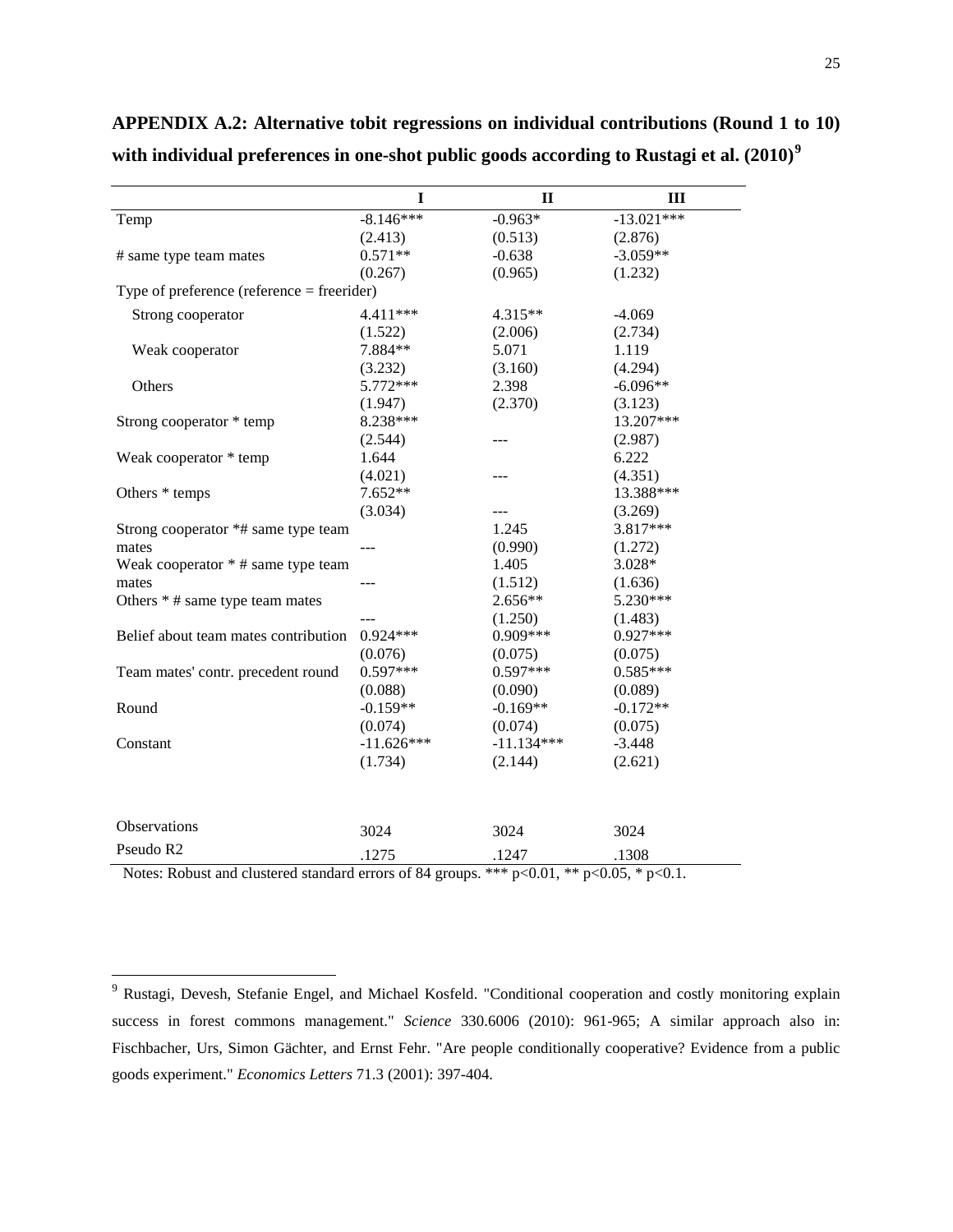### **APPENDIX B**

#### **Experimental Instruction (originally in German)**

Welcome and thank you for participating in this experiment. If you read the following instructions carefully, you can, depending on your decisions, earn a considerable amount of money. It is therefore very important that you read these instructions with care.

The instructions which we have distributed to you are solely for your private information. It is prohibited to communicate with the other participants during the experiment. Please make sure that you switched off your mobile devices. Should you have any questions, please ask us. If you violate this rule, we shall have to exclude you from the experiment and from all payments.

During the experiment, we will not speak of Euros but rather of points. During the experiment your entire earnings will be calculated in ECU (Experimental Currency Units). At the end of the experiment the total amount of ECUs you have earned will be converted to Euros at the following rate:

#### **1 ECU = 0.15 €**

Your earning plus a show-up fee of 3 Euros will be paid cash to you after the experiment.

Nobody will learn about your earnings or your decisions. Please do also not discuss your decisions with other participants after the experiment.

#### **The decision situation**

You will learn later on how the experiment will be conducted. We first introduce you to the basic decision situation. At the end of the description of the decision situation, you will find control questions that will help you to gain an understanding of the decision situation.

You will be **a member of a group of 4 people**. Each member has to decide on the division of 20 ECUs. You can put these 20 ECUs on a private account or you can invest them fully or partially into a project. Each ECU you do not invest into the project will automatically be transferred to your private account.

#### **Your income from the private account**

For each ECU you put on your private account you will earn exactly one point. For example, if you put twenty ECUs on your private account (which implies that you do not invest anything into the project) you will earn exactly twenty ECUs from the private account. If you put 6 ECUs into the private account, you will receive an income of 6 ECUs from the private account. **Nobody except you** earns something from your **private** account.

#### **Your income from the project**

From the ECU amount you invest into the project each group member will get the same payoff. Of course, you will also get a payoff from the ECUs the other group members invest into the project. **Each ECU that is invested into the project will be multiplied by 1.6 and be equally distributed among all members of a group**. That means that for each ECU invested in the project every member earns 0.4 ECUs, no matter which member of the group invested the ECU. For each group member the income from the project will be determined as follows:

#### *Income from the project* **=** *sum of contributions to the project* **x 0.4**

For example, if the sum of all contributions on the project is 60 ECUs, then you and all other group members will get a payoff of 60 x  $0.4 = 24$  ECUs from the project. If the four group members together contribute 10 ECUs to the project, you and all others will get a payoff of  $10 \times 0.4 = 4$  ECUs from the projects.

**Your total income** 

Your **total income** results from the **summation** of your income from the **private account** and your income from the **project**.

| Income from the private account                 |  |
|-------------------------------------------------|--|
| $(= 20 -$ Contribution to the project)          |  |
|                                                 |  |
| Income from the project                         |  |
| $(= 0.4$ x Sum of contributions to the project) |  |
|                                                 |  |
| Total income                                    |  |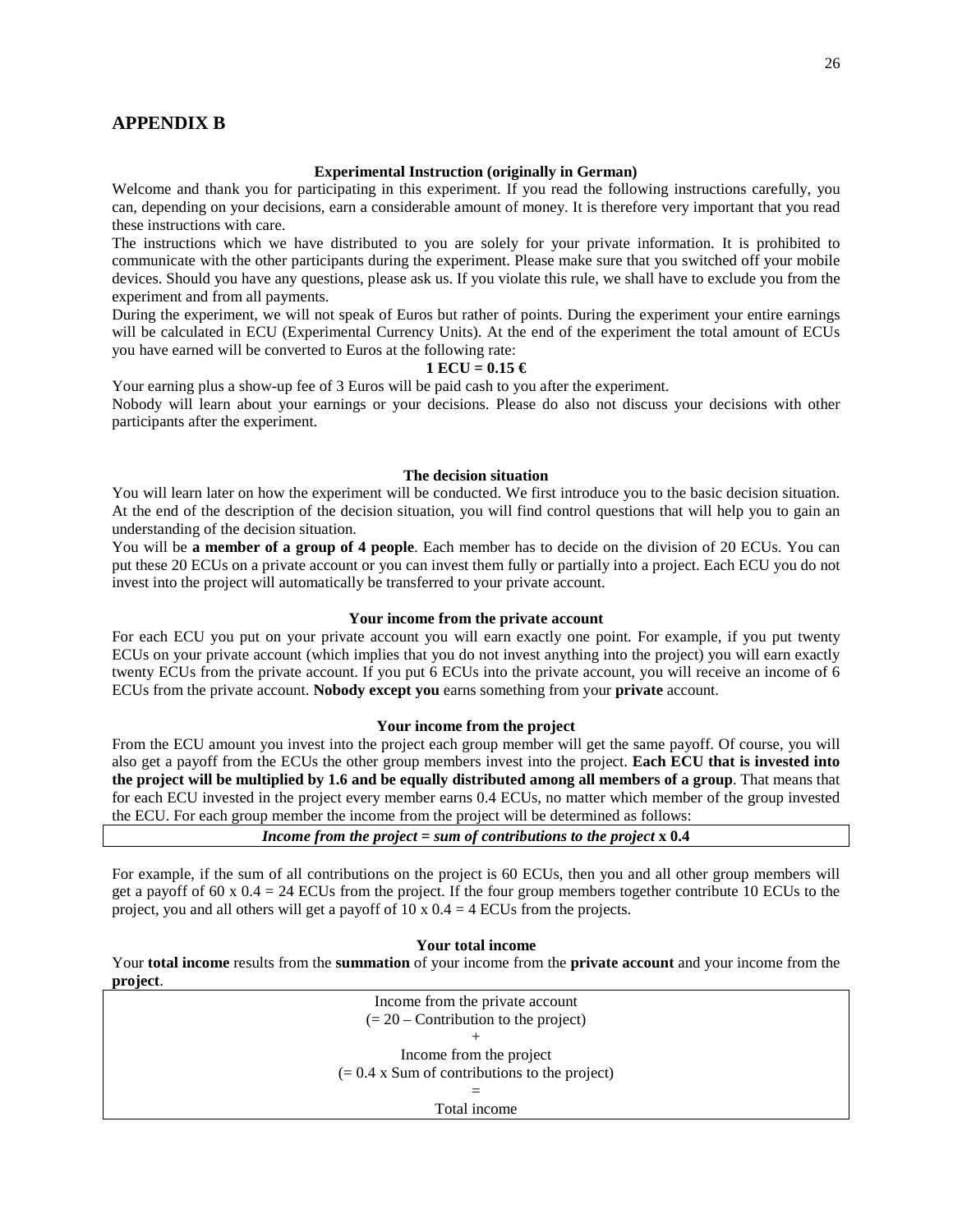#### **Control questions**

Please answer the following control questions. Their purpose is to make your familiar with the calculation of the incomes that accrue from different decisions about allocation of 20 ECUS.

1. Each group member has 20 ECUs in his or her disposal. Assume that none of the four group members (including you) contributes anything to the project. What will your total income be?  $ECUs$ 

What is the total income of the other group members?  $ECUs$ 

2. Each group member has 20 ECUs at his or her disposal. Assume that you invest 20 ECUs into the project and each of the other group members also invests 20 ECUs. What will be your total income? ECU<sub>s</sub>

What is the total income of the other group members?  $_{\rm ECLUs}$ 

3. Each group member has 20 ECUs at his or her disposal. Assume that the other three group members together contribute 30 ECUs to the project.

What is your total income if you – in addition to the 30 ECUs – contribute 0 ECUs to the project? ECU<sub>s</sub>

What is your total income if you – in addition to the  $30$  ECUs – contribute 15 ECUs to the project?  $_{\rm ECU}$ 

If you finish these questions before the others, we advise you to think about the additional examples to further familiarize yourself with the decision situation.

#### **The experiment – part 1**

This part of the experiment contains the decision situation that we have just described to you. At the end of the experiment you will get paid according to the decisions you make in this experiment. The experiment will only be conducted **once**.

As you know you will have 20 ECUs at your disposal. You can put them into a private account or you can invest them into a project. In this experiment each subject has to make **two types of decisions**. In the following we will call them **"unconditional contribution"** and **"contribution table"**.

#### **"Unconditional contribution"**

With the unconditional contributions to the project you have to decide how many of the 20 ECUs you want to invest into the project.

After you have determined your unconditional contribution you press the "OK"-button.

#### **"Contribution table"**

Your second task is to fill out a "contribution table". In the contribution table you have to indicate for each possible average contribution of the other group members (rounded to the next integer) how many ECUs you want to contribute to the project. You can condition your contribution on the contribution of the other group members.

The numbers next to the input boxes are the possible (rounded) average contribution of the other group members to the project. You simply have to insert into each input box how many ECUs you will contribute to the project – conditional on indicated average contribution. You have to make an entry into each input box. For example, you will have to indicate how much you contribute to the project if the others contribute 0 ECUs to the project, how much you contribute if the others contribute 1, 2 or 3 ECUs etc. In each input box you can insert all integer numbers from 0 to 20. If you have made an entry in each input box, press the "OK"-button.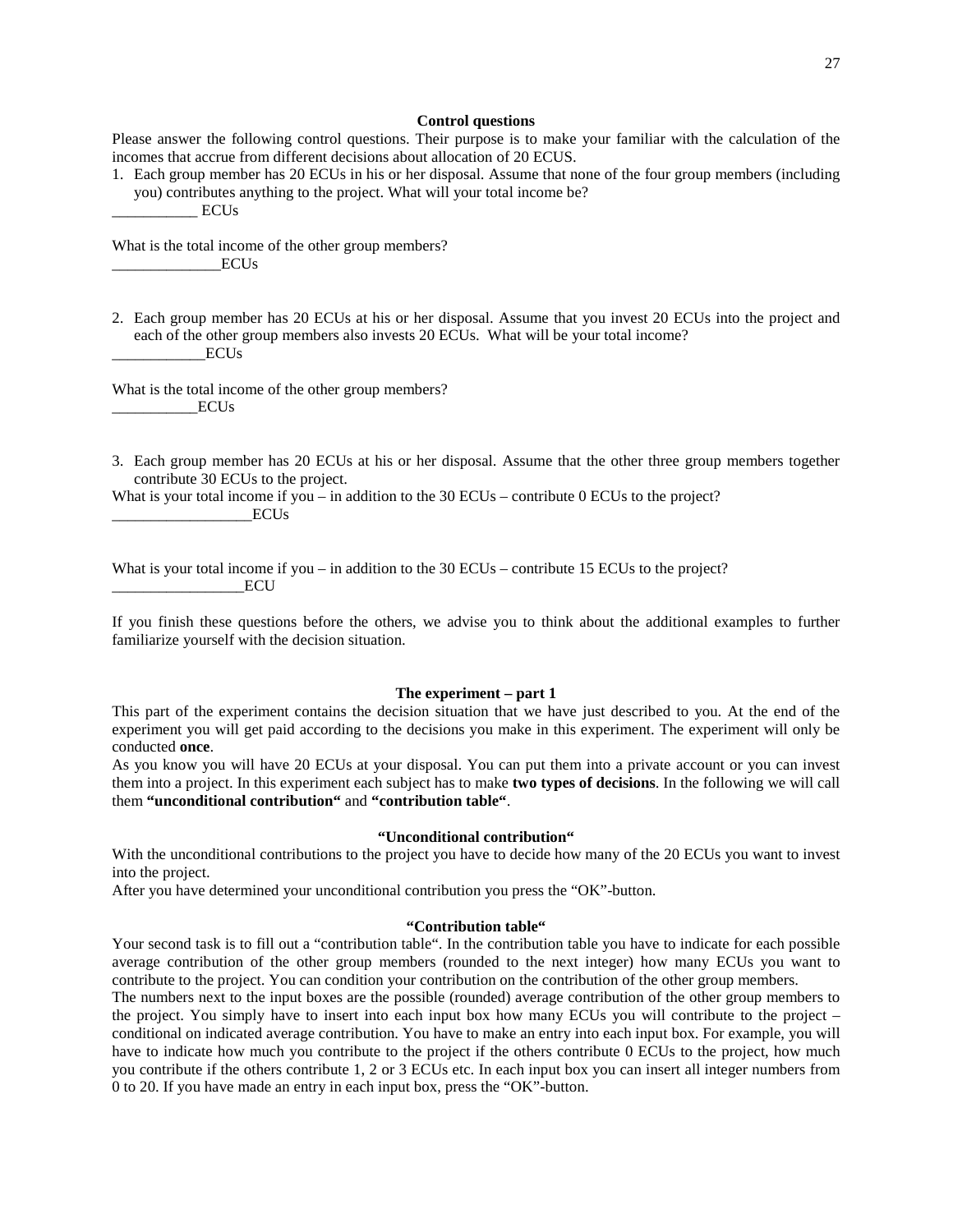#### **Income**

After all participants of the experiment have made an unconditional contribution and filled out their contribution table, in each group a random mechanism will select a group member.

For the randomly determined subject only the contribution only the contribution table will be the payoff-relevant decision. For the other three group members who are not selected by the random mechanism, only the unconditional contribution will be the payoff-relevant decision. When you make your unconditional contribution and when you fill out the contribution table you of course do not know whether you will be selected by the random mechanism. You will therefore have to think carefully about both types of decisions because both can become relevant for you.

The random selection of the participants will be implemented as follows. Each group member is assigned a number between 1 and 4. One individual will be randomly selected by the computer. For this individual, the chosen number in the contribution table will determine the pay off. For the other three (non-selected) individuals, the chosen number from the unconditional contribution will be relevant for the pay offs.

Please raise your hand if you have any questions about the experiment, we will then come to you to answer your questions. When no participant still has any questions we will start the computer program. Please wait quietly in your seat after you have made you decision as more tasks will follow shortly.

#### **The experiment – part 2**

In the following experiment you will again be asked to make a decision as described above. You will again have 20 ECUs at your disposal and you have to decide how much you want to contribute to the project. The ECUs that you do not invest will be transferred to your private account.

Your income will again be calculated as follows:

Income from your private account  $(= 20 -$  contribution to the project) + Income from the project  $(= 0.4 \times$  Sum of contributions to the project) =

Total income

The following experiment will be played for **10 rounds**. You will therefore be asked to decide on how to invest your 20 ECUs 10 times in a row.

Before part 2 starts, all groups will be recombined by a random mechanism. That means that

you will form a group with participants who you have not been in a group with before. A group consists of players A, B, C and D.

There are 2 types of group members: type X and type Y. Type X players will always stay in a group while a type Y players changes groups after each round. The screen will inform you about your own allocated type as well as the types of the other members in the group.

Please insert into each input box how many ECUs you want to invest into the project and press "OK" to confirm.

After each of your contribution decisions you will be asked to **estimate** how many ECUs each of your group members invested into the project.

The contribution table in which you will enter your estimates will look like this:

| Player                     | . .                                  |           |                                 |  |
|----------------------------|--------------------------------------|-----------|---------------------------------|--|
| Type of $\mu$<br>: plaver  | <b>x</b><br>$\overline{\phantom{a}}$ | --<br>. . | - -<br>$\overline{\phantom{a}}$ |  |
| $\blacksquare$<br>Estimate | $V\cap H$<br>$\sigma$                |           |                                 |  |

In addition the program will indicate the average value of your estimates. Please confirm your estimates with "OK".

If you make a good estimate, you will receive an income. This income is the result of 10 ECUs minus the deviation of your estimate and the actual average:

**Income = 10 ECUs - |deviation|.**